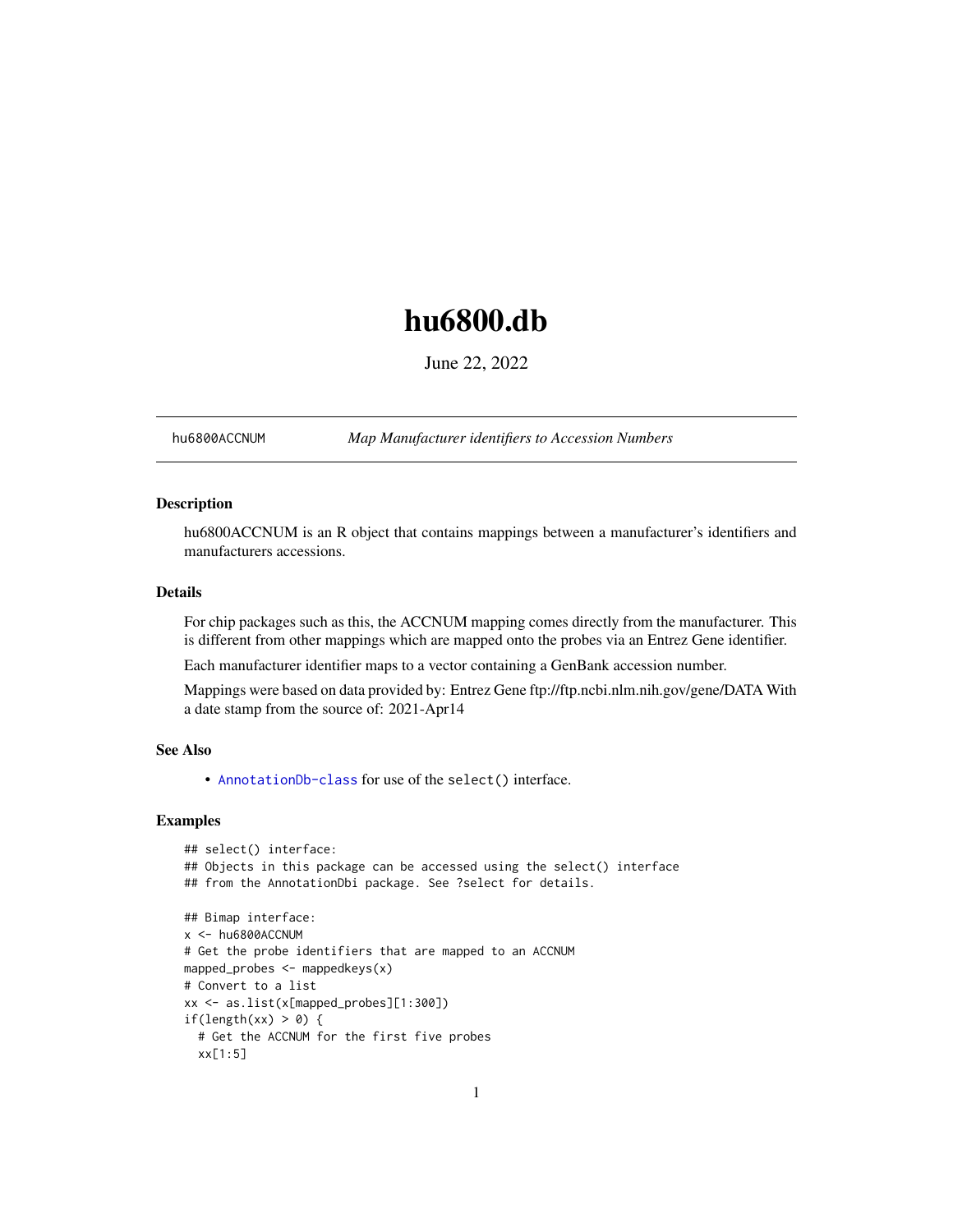```
# Get the first one
 xx[[1]]
}
```
hu6800ALIAS2PROBE *Map between Common Gene Symbol Identifiers and Manufacturer Identifiers*

#### Description

hu6800ALIAS is an R object that provides mappings between common gene symbol identifiers and manufacturer identifiers.

## Details

Each gene symbol is mapped to a named vector of manufacturer identifiers. The name represents the gene symbol and the vector contains all manufacturer identifiers that are found for that symbol. An NA is reported for any gene symbol that cannot be mapped to any manufacturer identifiers.

This mapping includes ALL gene symbols including those which are already listed in the SYMBOL map. The SYMBOL map is meant to only list official gene symbols, while the ALIAS maps are meant to store all used symbols.

Mappings were based on data provided by: Entrez Gene ftp://ftp.ncbi.nlm.nih.gov/gene/DATA With a date stamp from the source of: 2021-Apr14

## See Also

• [AnnotationDb-class](#page-0-0) for use of the select() interface.

```
## select() interface:
## Objects in this package can be accessed using the select() interface
## from the AnnotationDbi package. See ?select for details.
## Bimap interface:
# Convert the object to a list
xx <- as.list(hu6800ALIAS2PROBE)
if(length(xx) > 0){
    # Get the probe identifiers for the first two aliases
   xx[1:2]
   # Get the first one
   xx[[1]]
}
```
<span id="page-1-0"></span>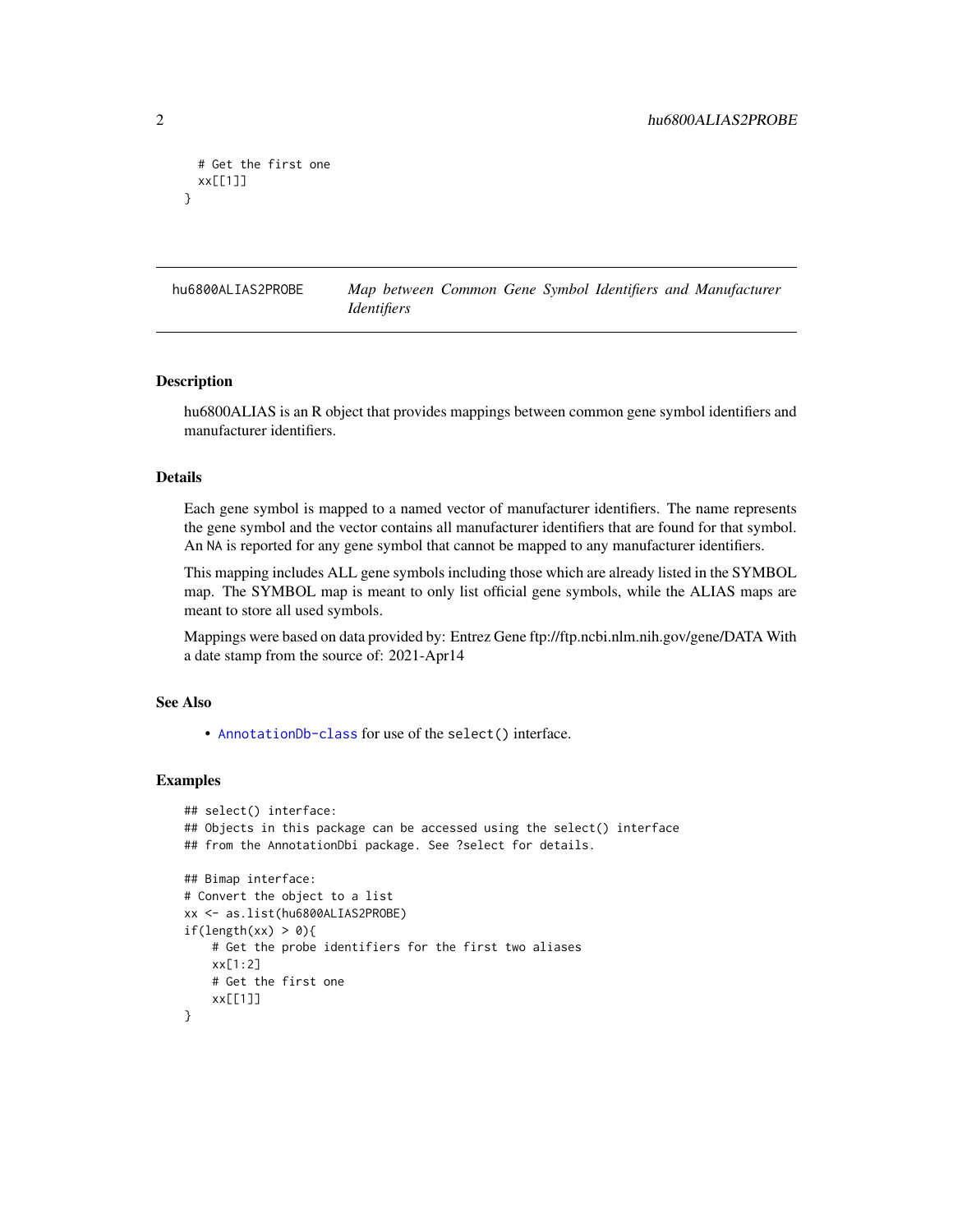<span id="page-2-0"></span>Welcome to the hu6800.db annotation Package. The purpose of this package is to provide detailed information about the hu6800 platform. This package is updated biannually.

Objects in this package are accessed using the select() interface. See ?select in the AnnotationDbi package for details.

#### See Also

• [AnnotationDb-class](#page-0-0) for use of keys(), columns() and select().

#### Examples

```
## select() interface:
## Objects in this package can be accessed using the select() interface
## from the AnnotationDbi package. See ?select for details.
columns(hu6800.db)
## Bimap interface:
## The 'old style' of interacting with these objects is manipulation as
## bimaps. While this approach is still available we strongly encourage the
## use of select().
ls("package:hu6800.db")
```
hu6800CHR *Map Manufacturer IDs to Chromosomes*

#### **Description**

hu6800CHR is an R object that provides mappings between a manufacturer identifier and the chromosome that contains the gene of interest.

## Details

Each manufacturer identifier maps to a vector of chromosomes. Due to inconsistencies that may exist at the time the object was built, the vector may contain more than one chromosome (e.g., the identifier may map to more than one chromosome). If the chromosomal location is unknown, the vector will contain an NA.

Mappings were based on data provided by: Entrez Gene ftp://ftp.ncbi.nlm.nih.gov/gene/DATA With a date stamp from the source of: 2021-Apr14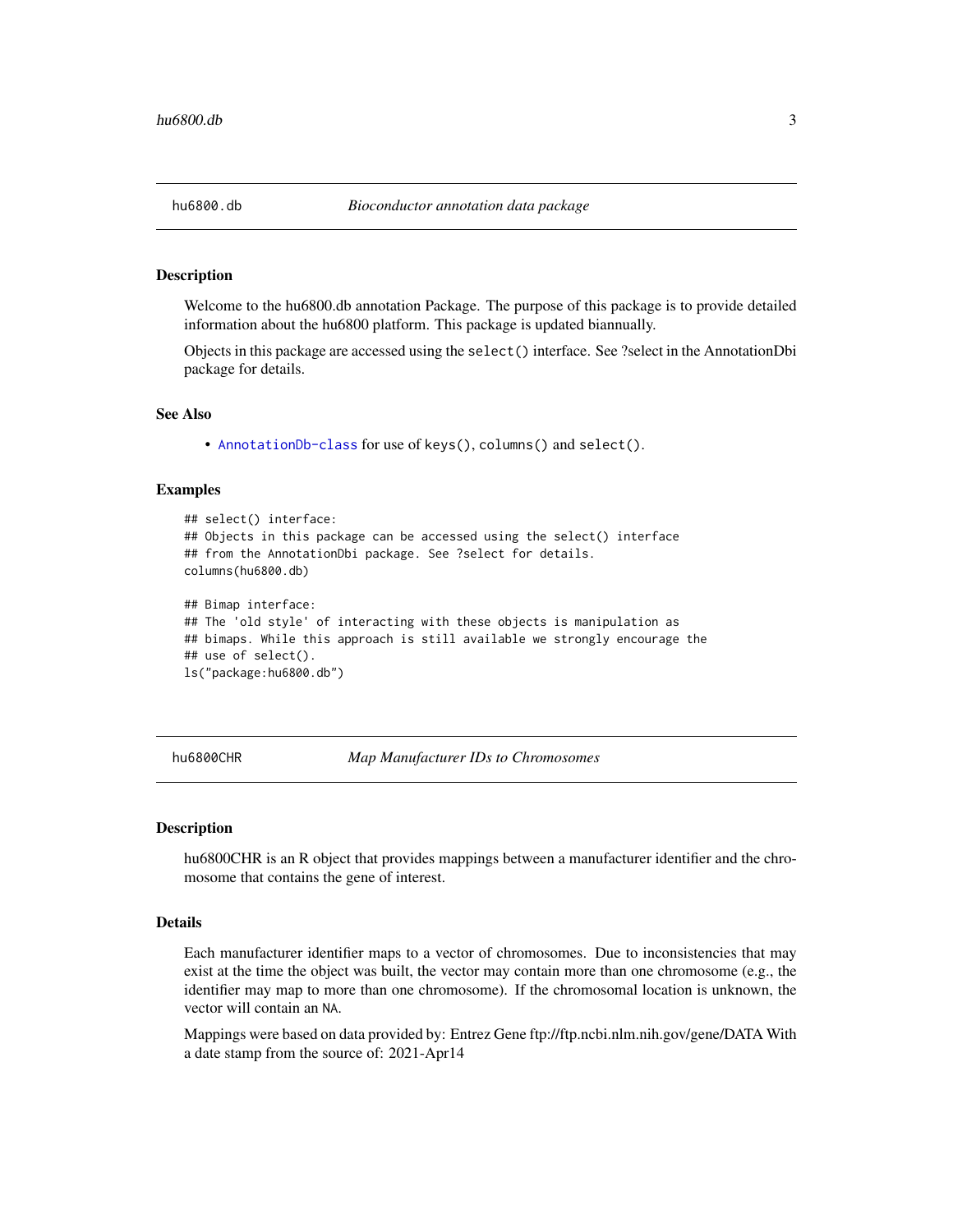## <span id="page-3-0"></span>See Also

• [AnnotationDb-class](#page-0-0) for use of the select() interface.

#### Examples

```
## select() interface:
## Objects in this package can be accessed using the select() interface
## from the AnnotationDbi package. See ?select for details.
## Bimap interface:
x < - hu6800CHR
# Get the probe identifiers that are mapped to a chromosome
mapped_probes <- mappedkeys(x)
# Convert to a list
xx <- as.list(x[mapped_probes][1:300])
if(length(xx) > 0) {
  # Get the CHR for the first five probes
  xx[1:5]
  # Get the first one
  xx[[1]]
}
```
hu6800CHRLENGTHS *A named vector for the length of each of the chromosomes*

#### Description

hu6800CHRLENGTHS provides the length measured in base pairs for each of the chromosomes.

#### Details

This is a named vector with chromosome numbers as the names and the corresponding lengths for chromosomes as the values.

Total lengths of chromosomes were derived by calculating the number of base pairs on the sequence string for each chromosome.

## See Also

• [AnnotationDb-class](#page-0-0) for use of the select() interface.

```
## select() interface:
## Objects in this package can be accessed using the select() interface
## from the AnnotationDbi package. See ?select for details.
## Bimap interface:
tt <- hu6800CHRLENGTHS
# Length of chromosome 1
tt["1"]
```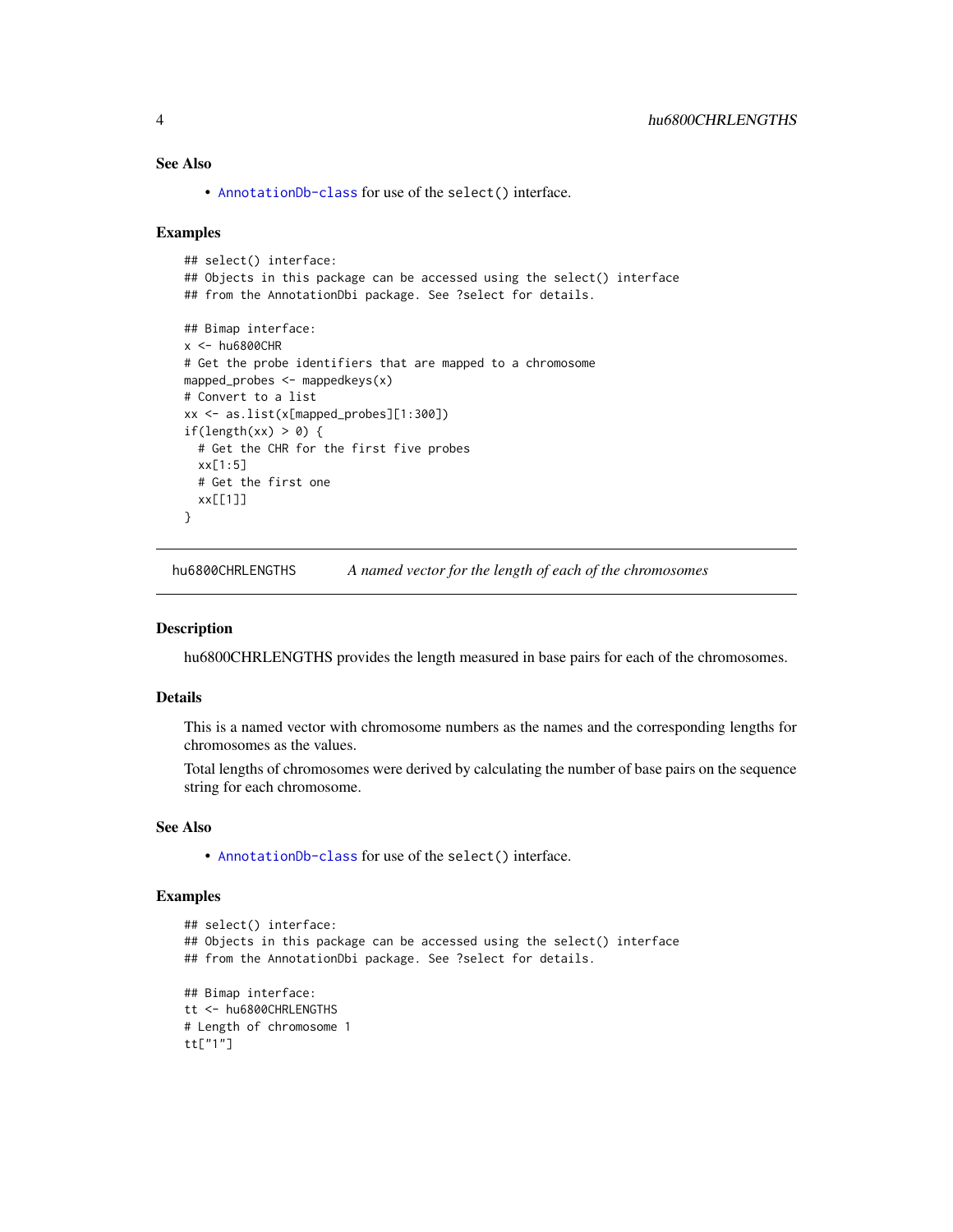<span id="page-4-0"></span>hu6800CHRLOC is an R object that maps manufacturer identifiers to the starting position of the gene. The position of a gene is measured as the number of base pairs.

The CHRLOCEND mapping is the same as the CHRLOC mapping except that it specifies the ending base of a gene instead of the start.

## Details

Each manufacturer identifier maps to a named vector of chromosomal locations, where the name indicates the chromosome. Due to inconsistencies that may exist at the time the object was built, these vectors may contain more than one chromosome and/or location. If the chromosomal location is unknown, the vector will contain an NA.

Chromosomal locations on both the sense and antisense strands are measured as the number of base pairs from the p (5' end of the sense strand) to q (3' end of the sense strand) arms. Chromosomal locations on the antisense strand have a leading "-" sign (e. g. -1234567).

Since some genes have multiple start sites, this field can map to multiple locations.

Mappings were based on data provided by: UCSC Genome Bioinformatics (Homo sapiens)

With a date stamp from the source of: 2021-Feb16

## See Also

• [AnnotationDb-class](#page-0-0) for use of the select() interface.

```
## select() interface:
## Objects in this package can be accessed using the select() interface
## from the AnnotationDbi package. See ?select for details.
## Bimap interface:
x <- hu6800CHRLOC
# Get the probe identifiers that are mapped to chromosome locations
mapped_probes <- mappedkeys(x)
# Convert to a list
xx <- as.list(x[mapped_probes][1:300])
if(length(xx) > 0) {
 # Get the CHRLOC for the first five probes
 xx[1:5]
 # Get the first one
 xx[[1]]
}
```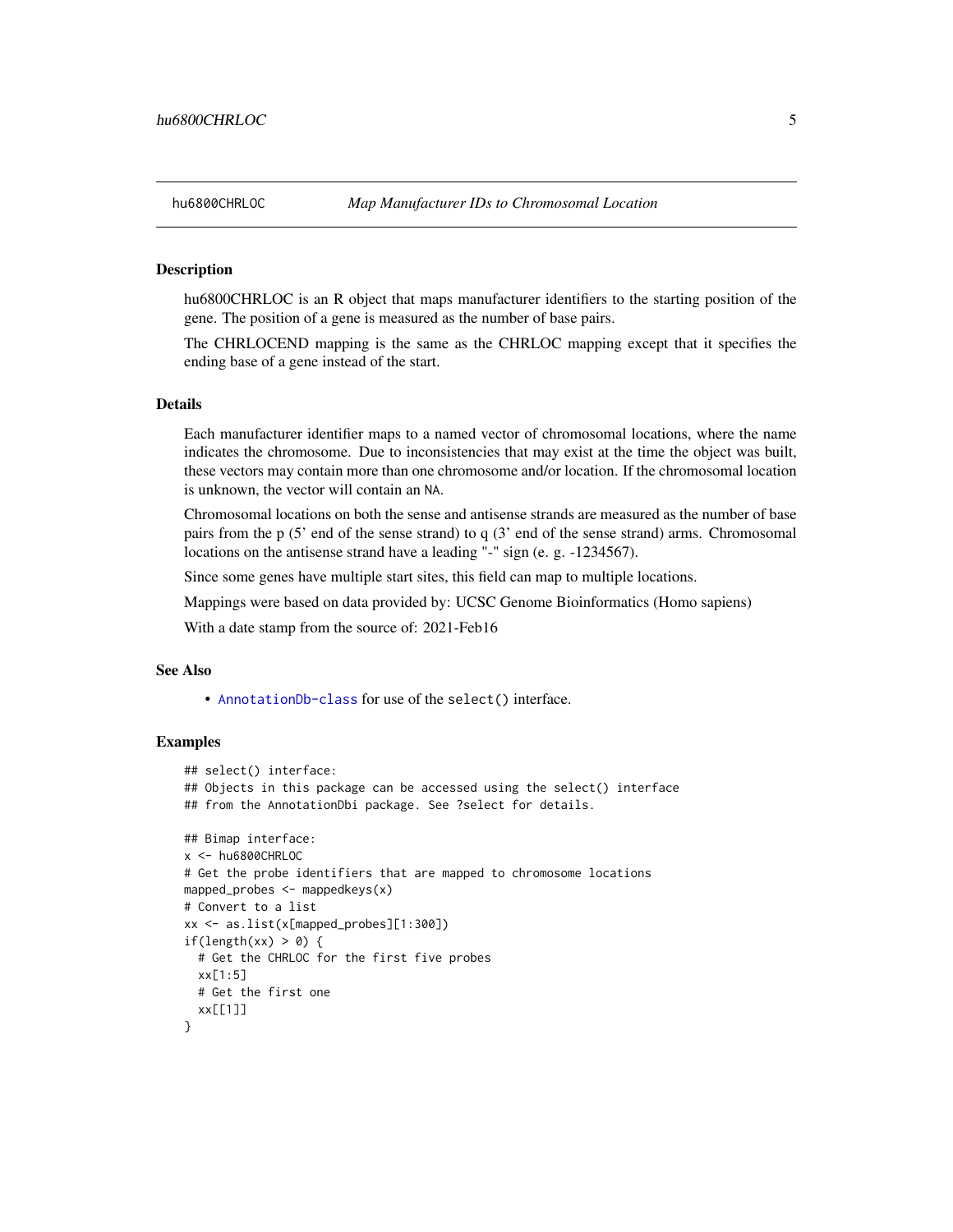hu6800ENSEMBL is an R object that contains mappings between manufacturer identifiers and Ensembl gene accession numbers.

## Details

This object is a simple mapping of manufacturer identifiers to Ensembl gene Accession Numbers.

Mappings were based on data provided by BOTH of these sources: [http://www.ensembl.org/](http://www.ensembl.org/biomart/martview/) [biomart/martview/](http://www.ensembl.org/biomart/martview/) <ftp://ftp.ncbi.nlm.nih.gov/gene/DATA>

For most species, this mapping is a combination of manufacturer to ensembl IDs from BOTH NCBI and ensembl. Users who wish to only use mappings from NCBI are encouraged to see the ncbi2ensembl table in the appropriate organism package. Users who wish to only use mappings from ensembl are encouraged to see the ensembl2ncbi table which is also found in the appropriate organism packages. These mappings are based upon the ensembl table which is contains data from BOTH of these sources in an effort to maximize the chances that you will find a match.

For worms and flies however, this mapping is based only on sources from ensembl, as these organisms do not have ensembl to entrez gene mapping data at NCBI.

## See Also

• [AnnotationDb-class](#page-0-0) for use of the select() interface.

```
## select() interface:
## Objects in this package can be accessed using the select() interface
## from the AnnotationDbi package. See ?select for details.
## Bimap interface:
x <- hu6800ENSEMBL
# Get the entrez gene IDs that are mapped to an Ensembl ID
mapped_genes \leq mappedkeys(x)
# Convert to a list
xx <- as.list(x[mapped_genes][1:300])
if(length(xx) > 0) {
 # Get the Ensembl gene IDs for the first five genes
 xx[1:5]
 # Get the first one
 xx[[1]]
}
#For the reverse map ENSEMBL2PROBE:
x <- hu6800ENSEMBL2PROBE
mapped_genes <- mappedkeys(x)
# Convert to a list
```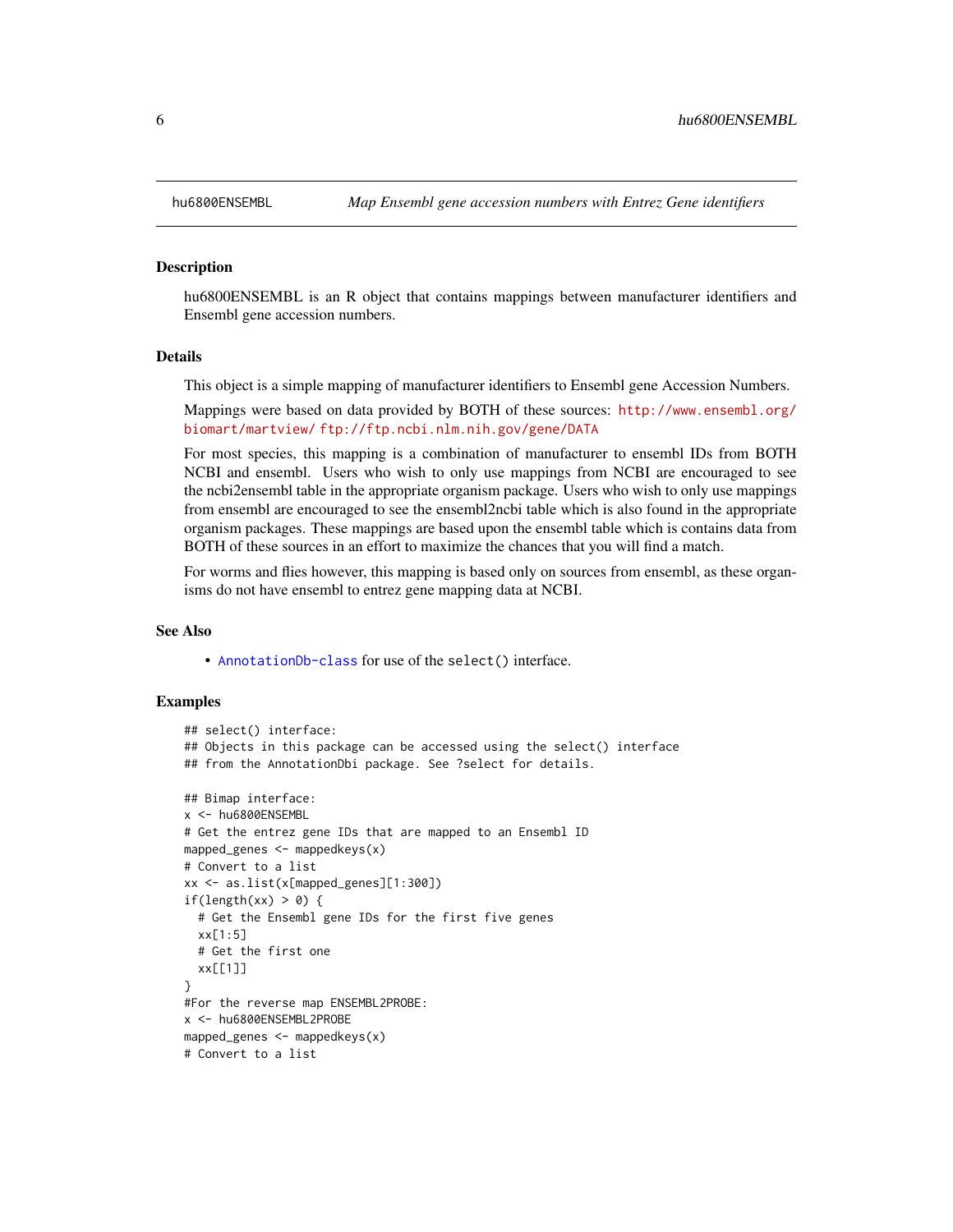## <span id="page-6-0"></span>hu6800ENTREZID 7

```
xx <- as.list(x[mapped_genes][1:300])
if(length(xx) > 0){
   # Gets the entrez gene IDs for the first five Ensembl IDs
  xx[1:5]
  # Get the first one
  xx[[1]]
}
```
hu6800ENTREZID *Map between Manufacturer Identifiers and Entrez Gene*

#### Description

hu6800ENTREZID is an R object that provides mappings between manufacturer identifiers and Entrez Gene identifiers.

## Details

Each manufacturer identifier is mapped to a vector of Entrez Gene identifiers. An NA is assigned to those manufacturer identifiers that can not be mapped to an Entrez Gene identifier at this time.

If a given manufacturer identifier can be mapped to different Entrez Gene identifiers from various sources, we attempt to select the common identifiers. If a concensus cannot be determined, we select the smallest identifier.

Mappings were based on data provided by: Entrez Gene ftp://ftp.ncbi.nlm.nih.gov/gene/DATA With a date stamp from the source of: 2021-Apr14

## References

<https://www.ncbi.nlm.nih.gov/entrez/query.fcgi?db=gene>

## See Also

• [AnnotationDb-class](#page-0-0) for use of the select() interface.

```
## select() interface:
## Objects in this package can be accessed using the select() interface
## from the AnnotationDbi package. See ?select for details.
## Bimap interface:
x <- hu6800ENTREZID
# Get the probe identifiers that are mapped to an ENTREZ Gene ID
mapped_probes <- mappedkeys(x)
# Convert to a list
xx <- as.list(x[mapped_probes][1:300])
if(length(xx) > 0) {
 # Get the ENTREZID for the first five probes
```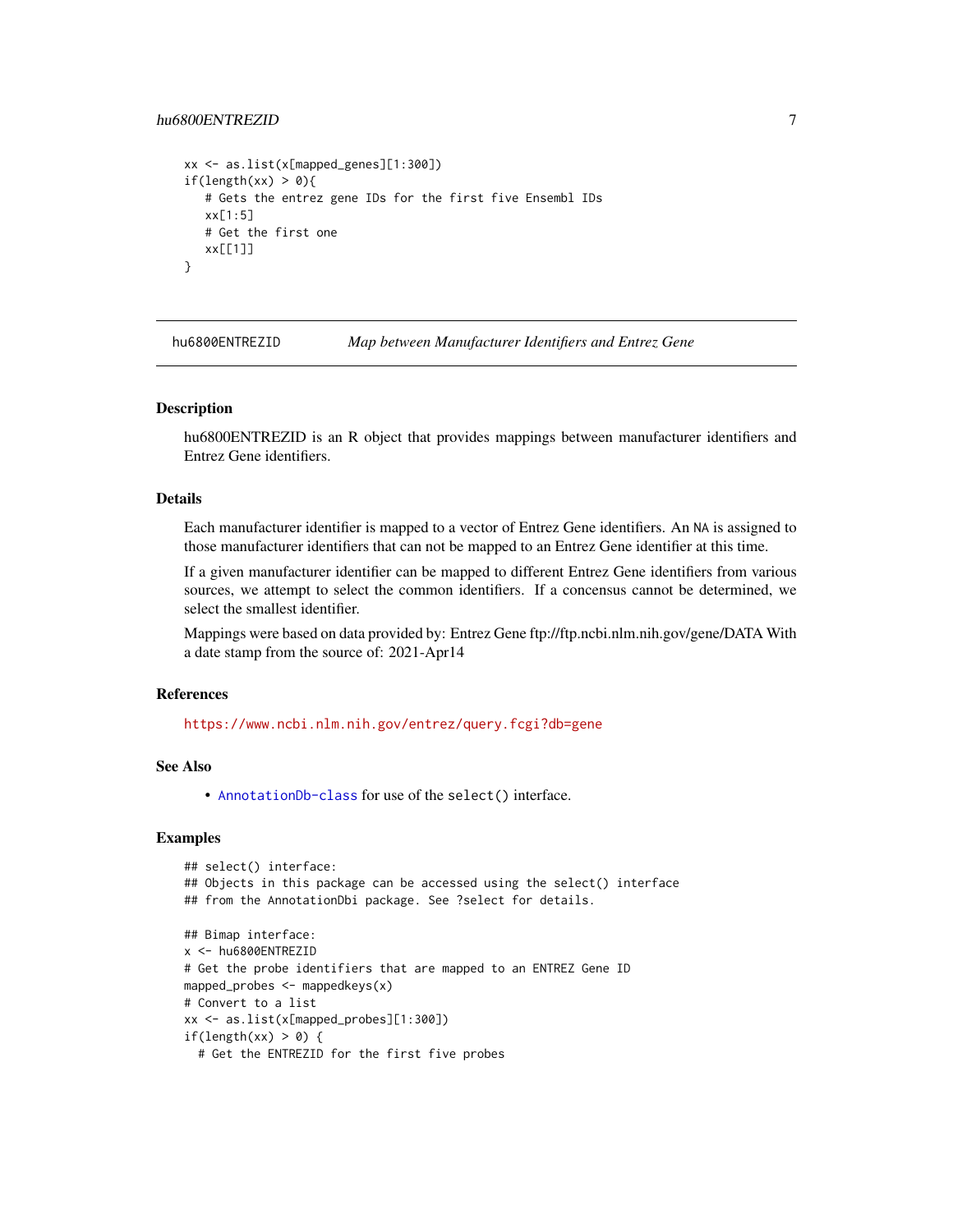```
xx[1:5]
 # Get the first one
 xx[[1]]
}
```
hu6800ENZYME *Maps between Manufacturer IDs and Enzyme Commission (EC) Numbers*

#### Description

hu6800ENZYME is an R object that provides mappings between manufacturer identifiers and EC numbers. hu6800ENZYME2PROBE is an R object that maps Enzyme Commission (EC) numbers to manufacturer identifiers.

#### Details

When the hu6800ENZYME maping viewed as a list, each manufacturer identifier maps to a named vector containing the EC number that corresponds to the enzyme produced by that gene. The names corresponds to the manufacturer identifiers. If this information is unknown, the vector will contain an NA.

For the hu6800ENZYME2PROBE, each EC number maps to a named vector containing all of the manufacturer identifiers that correspond to the gene that produces that enzyme. The name of the vector corresponds to the EC number.

Enzyme Commission numbers are assigned by the Nomenclature Committee of the International Union of Biochemistry and Molecular Biology <http://www.chem.qmw.ac.uk/iubmb/enzyme/> to allow enzymes to be identified.

An Enzyme Commission number is of the format EC x.y.z.w, where x, y, z, and w are numeric numbers. In hu6800ENZYME2PROBE, EC is dropped from the Enzyme Commission numbers.

Enzyme Commission numbers have corresponding names that describe the functions of enzymes in such a way that EC x is a more general description than EC x.y that in turn is a more general description than EC x.y.z. The top level EC numbers and names are listed below:

EC 1 oxidoreductases

EC 2 transferases

EC 3 hydrolases

EC 4 lyases

EC 5 isomerases

EC 6 ligases

The EC name for a given EC number can be viewed at [http://www.chem.qmul.ac.uk/iupac/](http://www.chem.qmul.ac.uk/iupac/jcbn/index.html#6) [jcbn/index.html#6](http://www.chem.qmul.ac.uk/iupac/jcbn/index.html#6)

Mappings between probe identifiers and enzyme identifiers were obtained using files provided by: KEGG GENOME ftp://ftp.genome.jp/pub/kegg/genomes With a date stamp from the source of: 2011-Mar15

<span id="page-7-0"></span>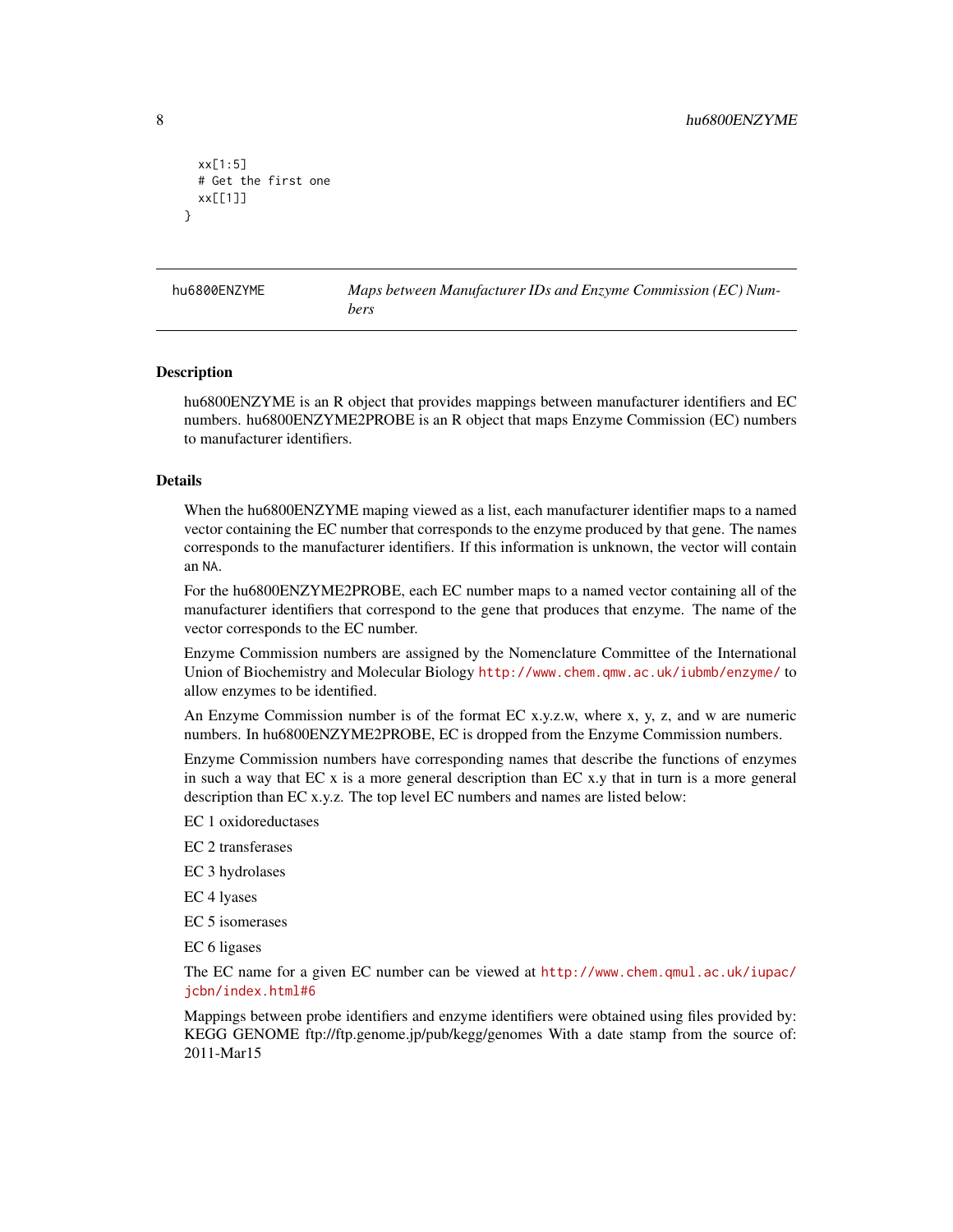## <span id="page-8-0"></span>hu6800GENENAME 9

### References

<ftp://ftp.genome.ad.jp/pub/kegg/pathways>

## See Also

• [AnnotationDb-class](#page-0-0) for use of the select() interface.

## Examples

```
## select() interface:
## Objects in this package can be accessed using the select() interface
## from the AnnotationDbi package. See ?select for details.
## Bimap interface:
x <- hu6800ENZYME
# Get the probe identifiers that are mapped to an EC number
mapped_probes <- mappedkeys(x)
# Convert to a list
xx <- as.list(x[mapped_probes][1:3])
if(length(xx) > 0) {
  # Get the ENZYME for the first five probes
  xx[1:5]
  # Get the first one
  xx[[1]]
}
# Now convert hu6800ENZYME2PROBE to a list to see inside
x <- hu6800ENZYME2PROBE
mapped_probes \leq mappedkeys(x)
## convert to a list
xx <- as.list(x[mapped_probes][1:3])
if(length(xx) > 0){
   # Get the probe identifiers for the first five enzyme
   #commission numbers
   xx[1:5]
   # Get the first one
  xx[[1]]
}
```
hu6800GENENAME *Map between Manufacturer IDs and Genes*

## Description

hu6800GENENAME is an R object that maps manufacturer identifiers to the corresponding gene name.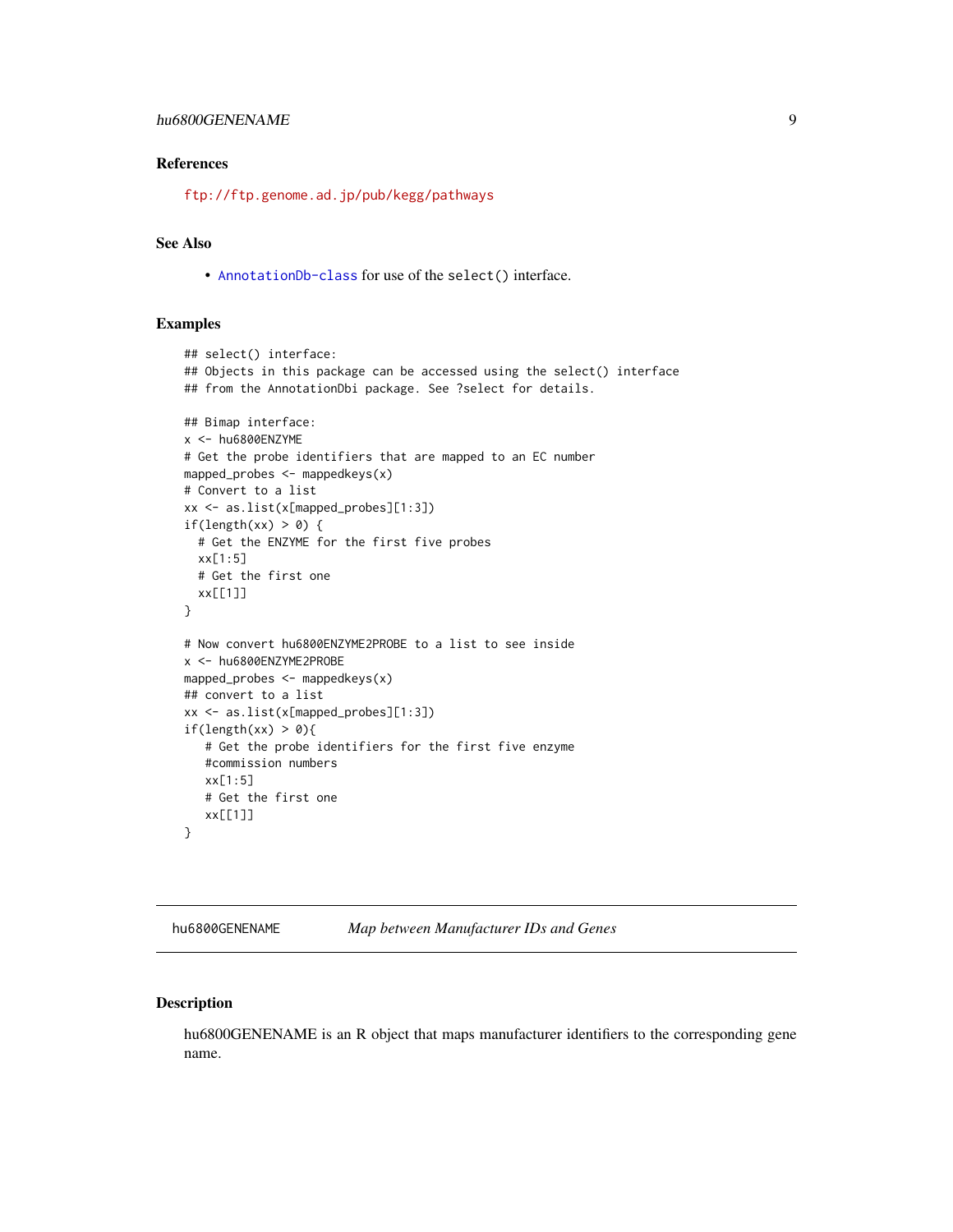## Details

Each manufacturer identifier maps to a named vector containing the gene name. The vector name corresponds to the manufacturer identifier. If the gene name is unknown, the vector will contain an NA.

Gene names currently include both the official (validated by a nomenclature committee) and preferred names (interim selected for display) for genes. Efforts are being made to differentiate the two by adding a name to the vector.

Mappings were based on data provided by: Entrez Gene ftp://ftp.ncbi.nlm.nih.gov/gene/DATA With a date stamp from the source of: 2021-Apr14

#### See Also

• [AnnotationDb-class](#page-0-0) for use of the select() interface.

#### Examples

```
## select() interface:
## Objects in this package can be accessed using the select() interface
## from the AnnotationDbi package. See ?select for details.
## Bimap interface:
x <- hu6800GENENAME
# Get the probe identifiers that are mapped to a gene name
mapped_probes <- mappedkeys(x)
# Convert to a list
xx <- as.list(x[mapped_probes][1:300])
if(length(xx) > 0) {
 # Get the GENENAME for the first five probes
 xx[1:5]
 # Get the first one
 xx[[1]]
}
```
hu6800GO *Maps between manufacturer IDs and Gene Ontology (GO) IDs*

## <span id="page-9-0"></span>Description

hu6800GO is an R object that provides mappings between manufacturer identifiers and the GO identifiers that they are directly associated with. This mapping and its reverse mapping (hu6800GO2PROBE) do NOT associate the child terms from the GO ontology with the gene. Only the directly evidenced terms are represented here.

hu6800GO2ALLPROBES is an R object that provides mappings between a given GO identifier and all of the manufacturer identifiers annotated at that GO term OR TO ONE OF IT'S CHILD NODES in the GO ontology. Thus, this mapping is much larger and more inclusive than hu6800GO2PROBE.

<span id="page-9-1"></span>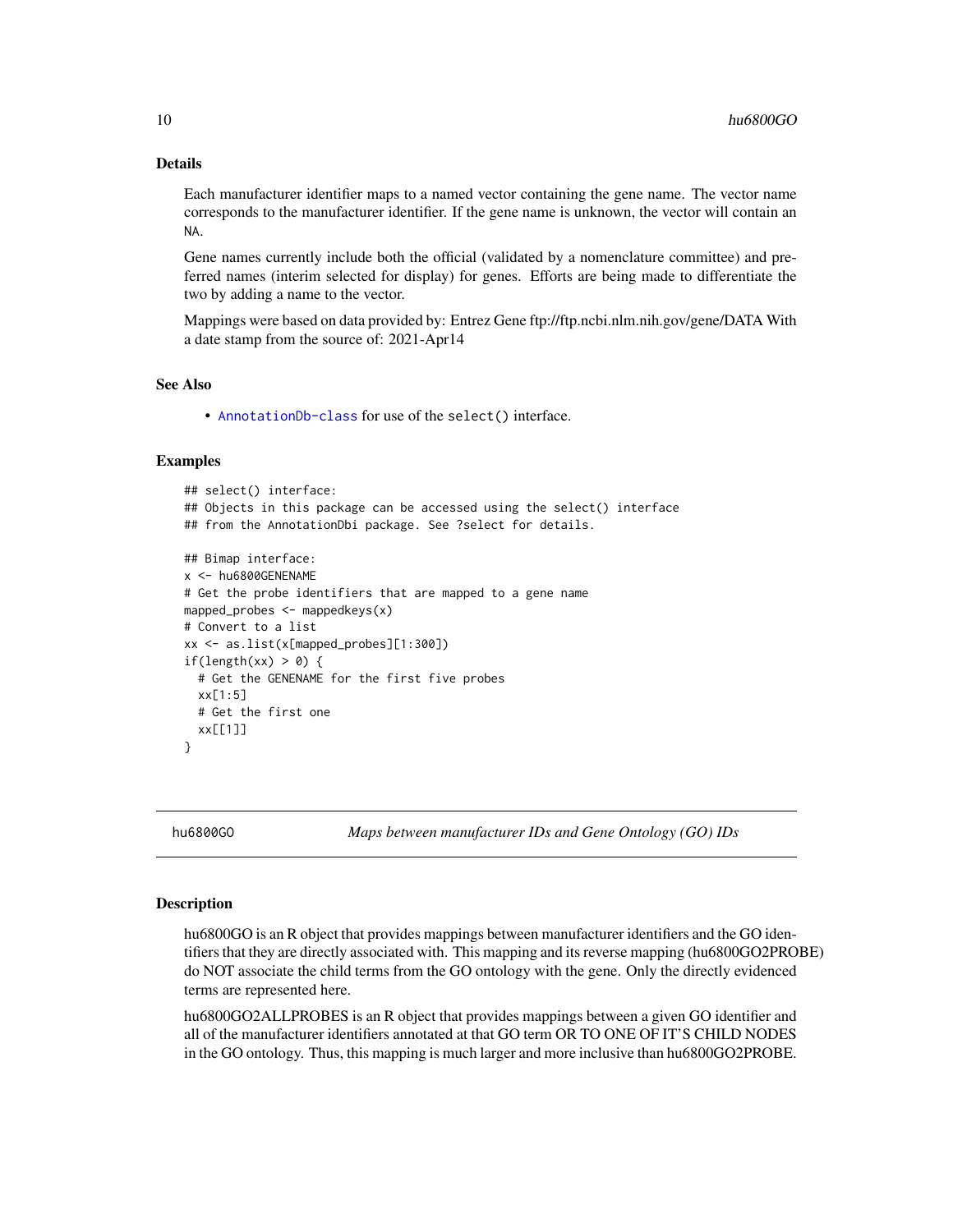## hu6800 $G$ O 11

## Details

If hu6800GO is cast as a list, each manufacturer identifier is mapped to a list of lists. The names on the outer list are GO identifiers. Each inner list consists of three named elements: GOID, Ontology, and Evidence.

The GOID element matches the GO identifier named in the outer list and is included for convenience when processing the data using 'lapply'.

The Ontology element indicates which of the three Gene Ontology categories this identifier belongs to. The categories are biological process (BP), cellular component (CC), and molecular function (MF).

The Evidence element contains a code indicating what kind of evidence supports the association of the GO identifier to the manufacturer id. Some of the evidence codes in use include:

IMP: inferred from mutant phenotype

IGI: inferred from genetic interaction

IPI: inferred from physical interaction

ISS: inferred from sequence similarity

IDA: inferred from direct assay

IEP: inferred from expression pattern

IEA: inferred from electronic annotation

TAS: traceable author statement

NAS: non-traceable author statement

ND: no biological data available

IC: inferred by curator

A more complete listing of evidence codes can be found at:

<http://www.geneontology.org/GO.evidence.shtml>

If hu6800GO2ALLPROBES or hu6800GO2PROBE is cast as a list, each GO term maps to a named vector of manufacturer identifiers and evidence codes. A GO identifier may be mapped to the same manufacturer identifier more than once but the evidence code can be different. Mappings between Gene Ontology identifiers and Gene Ontology terms and other information are available in a separate data package named GO.

Whenever any of these mappings are cast as a data.frame, all the results will be output in an appropriate tabular form.

Mappings between manufacturer identifiers and GO information were obtained through their mappings to manufacturer identifiers. NAs are assigned to manufacturer identifiers that can not be mapped to any Gene Ontology information. Mappings between Gene Ontology identifiers an Gene Ontology terms and other information are available in a separate data package named GO.

All mappings were based on data provided by: Gene Ontology http://current.geneontology.org/ontology/gobasic.obo With a date stamp from the source of: 2021-02-01

## References

<ftp://ftp.ncbi.nlm.nih.gov/gene/DATA/>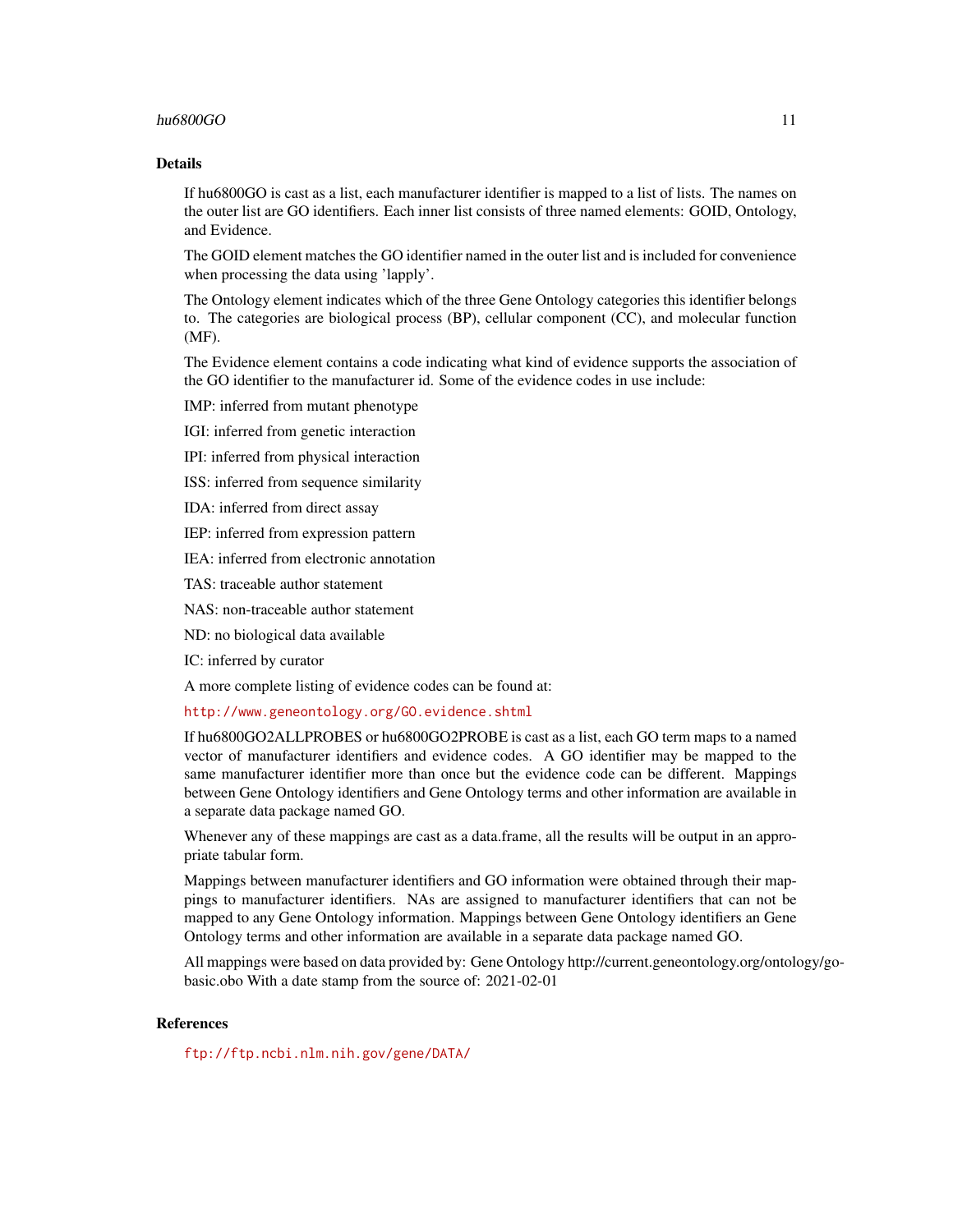## <span id="page-11-0"></span>See Also

- [hu6800GO2ALLPROBES](#page-9-0)
- [AnnotationDb-class](#page-0-0) for use of the select() interface.

```
## select() interface:
## Objects in this package can be accessed using the select() interface
## from the AnnotationDbi package. See ?select for details.
## Bimap interface:
x <- hu6800GO
# Get the manufacturer identifiers that are mapped to a GO ID
mapped_genes <- mappedkeys(x)
# Convert to a list
xx <- as.list(x[mapped_genes][1:300])
if(length(xx) > 0) {
    # Try the first one
   got \leq -xx[[1]]got[[1]][["GOID"]]
    got[[1]][["Ontology"]]
    got[[1]][["Evidence"]]
}
# For the reverse map:
x <- hu6800GO2PROBE
mapped_genes <- mappedkeys(x)
# Convert to a list
xx <- as.list(x[mapped_genes][1:300])
if(length(xx) > 0){
    # Gets the manufacturer ids for the top 2nd and 3nd GO identifiers
    goids \leftarrow xx[2:3]# Gets the manufacturer ids for the first element of goids
    goids[[1]]
    # Evidence code for the mappings
   names(goids[[1]])
}
x <- hu6800GO2ALLPROBES
mapped_genes <- mappedkeys(x)
# Convert hu6800GO2ALLPROBES to a list
xx <- as.list(x[mapped_genes][1:300])
if(length(xx) > 0){
# Gets the manufacturer identifiers for the top 2nd and 3nd GO identifiers
    goids \leftarrow xx[2:3]# Gets all the manufacturer identifiers for the first element of goids
   goids[[1]]
    # Evidence code for the mappings
   names(goids[[1]])
}
```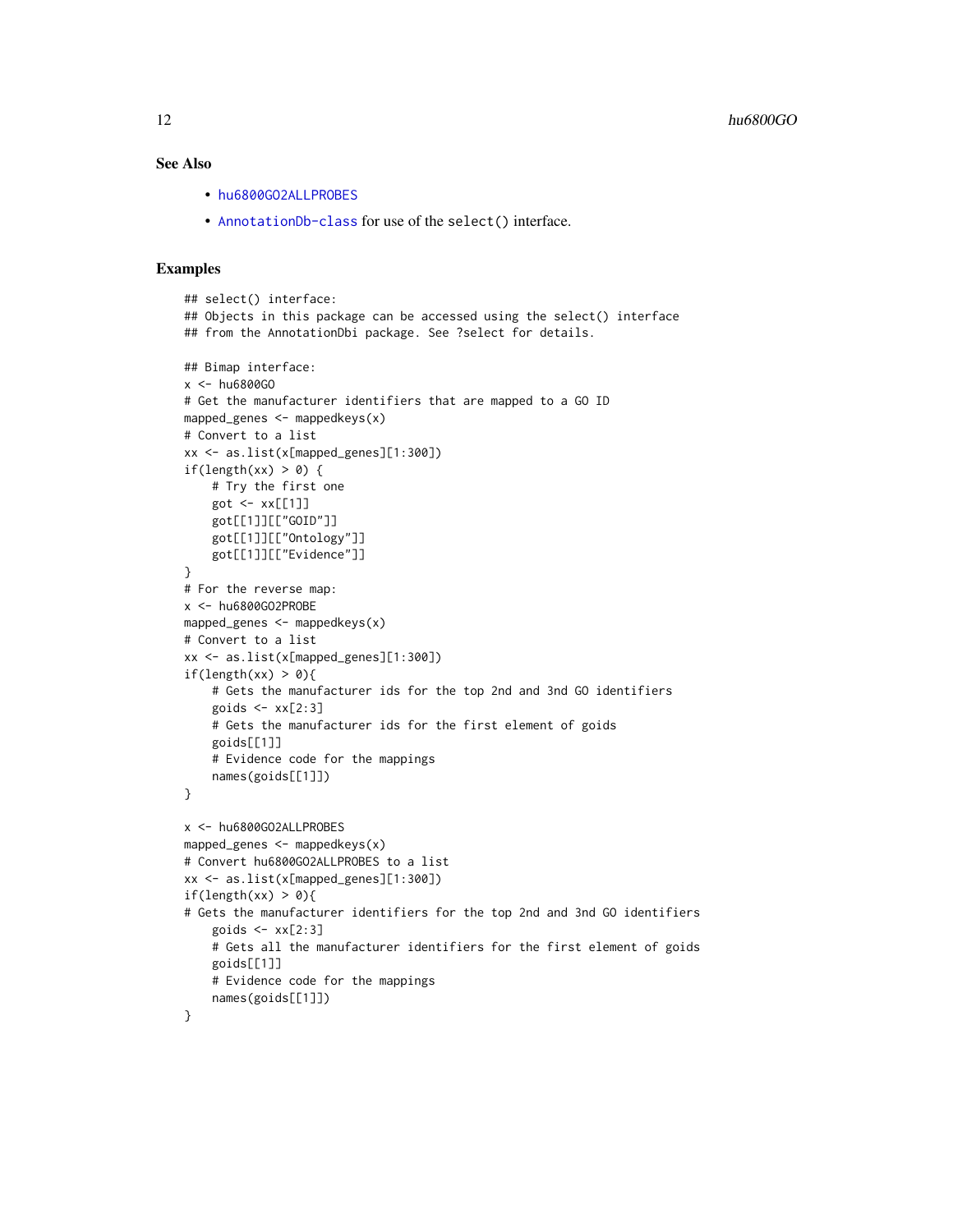<span id="page-12-0"></span>

hu6800MAP is an R object that provides mappings between manufacturer identifiers and cytoband locations.

## Details

Each manufacturer identifier is mapped to a vector of cytoband locations. The vector length may be one or longer, if there are multiple reported chromosomal locations for a given gene. An NA is reported for any manufacturer identifiers that cannot be mapped to a cytoband at this time.

Cytogenetic bands for most higher organisms are labeled p1, p2, p3, q1, q2, q3 (p and q are the p and q arms), etc., counting from the centromere out toward the telomeres. At higher resolutions, sub-bands can be seen within the bands. The sub-bands are also numbered from the centromere out toward the telomere. Thus, a label of 7q31.2 indicates that the band is on chromosome 7, q arm, band 3, sub-band 1, and sub-sub-band 2.

Mappings were based on data provided by: Entrez Gene ftp://ftp.ncbi.nlm.nih.gov/gene/DATA With a date stamp from the source of: 2021-Apr14

### **References**

<https://www.ncbi.nlm.nih.gov>

#### See Also

• [AnnotationDb-class](#page-0-0) for use of the select() interface.

```
## select() interface:
## Objects in this package can be accessed using the select() interface
## from the AnnotationDbi package. See ?select for details.
## Bimap interface:
x < - hu6800MAP
# Get the probe identifiers that are mapped to any cytoband
mapped_probes <- mappedkeys(x)
# Convert to a list
xx <- as.list(x[mapped_probes][1:300])
if(length(xx) > 0) {
 # Get the MAP for the first five probes
 xx[1:5]
 # Get the first one
 xx[[1]]
}
```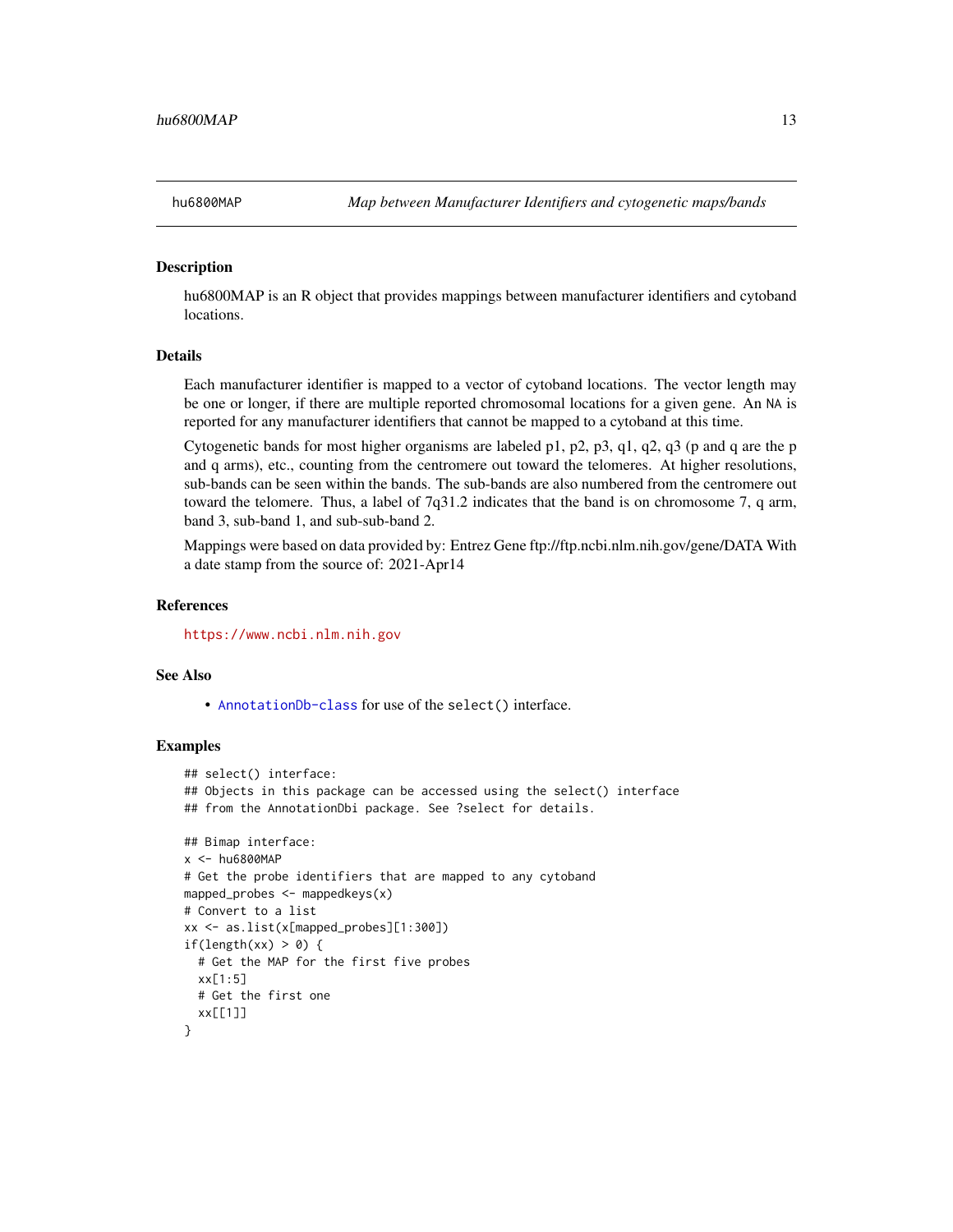<span id="page-13-0"></span>

DEPRECATED. Counts in the MAPCOUNT table are out of sync and should not be used.

hu6800MAPCOUNTS provides the "map count" (i.e. the count of mapped keys) for each map in package hu6800.db.

## Details

DEPRECATED. Counts in the MAPCOUNT table are out of sync and should not be used.

This "map count" information is precalculated and stored in the package annotation DB. This allows some quality control and is used by the [checkMAPCOUNTS](#page-0-0) function defined in AnnotationDbi to compare and validate different methods (like count.mappedkeys(x) or sum(!is.na(as.list(x)))) for getting the "map count" of a given map.

hu6800OMIM *Map between Manufacturer Identifiers and Mendelian Inheritance in Man (MIM) identifiers*

#### Description

hu6800OMIM is an R object that provides mappings between manufacturer identifiers and OMIM identifiers.

#### Details

Each manufacturer identifier is mapped to a vector of OMIM identifiers. The vector length may be one or longer, depending on how many OMIM identifiers the manufacturer identifier maps to. An NA is reported for any manufacturer identifier that cannot be mapped to an OMIM identifier at this time.

OMIM is based upon the book Mendelian Inheritance in Man (V. A. McKusick) and focuses primarily on inherited or heritable genetic diseases. It contains textual information, pictures, and reference information that can be searched using various terms, among which the MIM number is one.

Mappings were based on data provided by: Entrez Gene ftp://ftp.ncbi.nlm.nih.gov/gene/DATA With a date stamp from the source of: 2021-Apr14

#### References

<https://www.ncbi.nlm.nih.gov/entrez/query.fcgi?db=gene> [https://www.ncbi.nlm.nih.](https://www.ncbi.nlm.nih.gov/entrez/query.fcgi?db=OMIM) [gov/entrez/query.fcgi?db=OMIM](https://www.ncbi.nlm.nih.gov/entrez/query.fcgi?db=OMIM)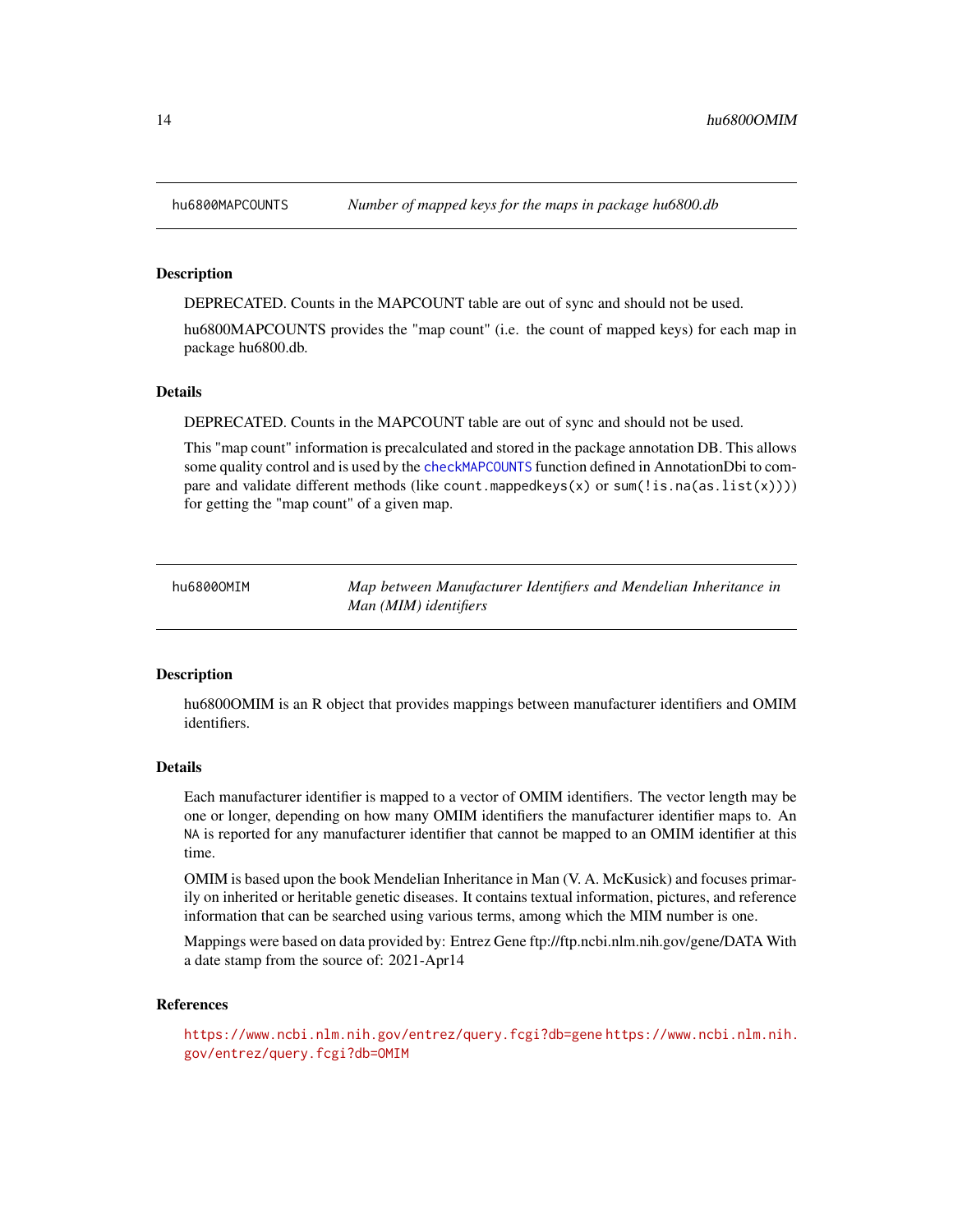## <span id="page-14-0"></span>hu6800ORGANISM 15

## See Also

• [AnnotationDb-class](#page-0-0) for use of the select() interface.

## Examples

```
## select() interface:
## Objects in this package can be accessed using the select() interface
## from the AnnotationDbi package. See ?select for details.
## Bimap interface:
x <- hu6800OMIM
# Get the probe identifiers that are mapped to a OMIM ID
mapped_probes <- mappedkeys(x)
# Convert to a list
xx <- as.list(x[mapped_probes][1:300])
if(length(xx) > 0) {
 # Get the OMIM for the first five probes
 xx[1:5]
 # Get the first one
 xx[[1]]
}
```
hu6800ORGANISM *The Organism information for hu6800*

#### **Description**

hu6800ORGANISM is an R object that contains a single item: a character string that names the organism for which hu6800 was built. hu6800ORGPKG is an R object that contains a chararcter vector with the name of the organism package that a chip package depends on for its gene-centric annotation.

## Details

Although the package name is suggestive of the organism for which it was built, hu6800ORGANISM provides a simple way to programmatically extract the organism name. hu6800ORGPKG provides a simple way to programmatically extract the name of the parent organism package. The parent organism package is a strict dependency for chip packages as this is where the gene cetric information is ultimately extracted from. The full package name will always be this string plus the extension ".db". But most programatic acces will not require this extension, so its more convenient to leave it out.

#### See Also

• [AnnotationDb-class](#page-0-0) for use of the select() interface.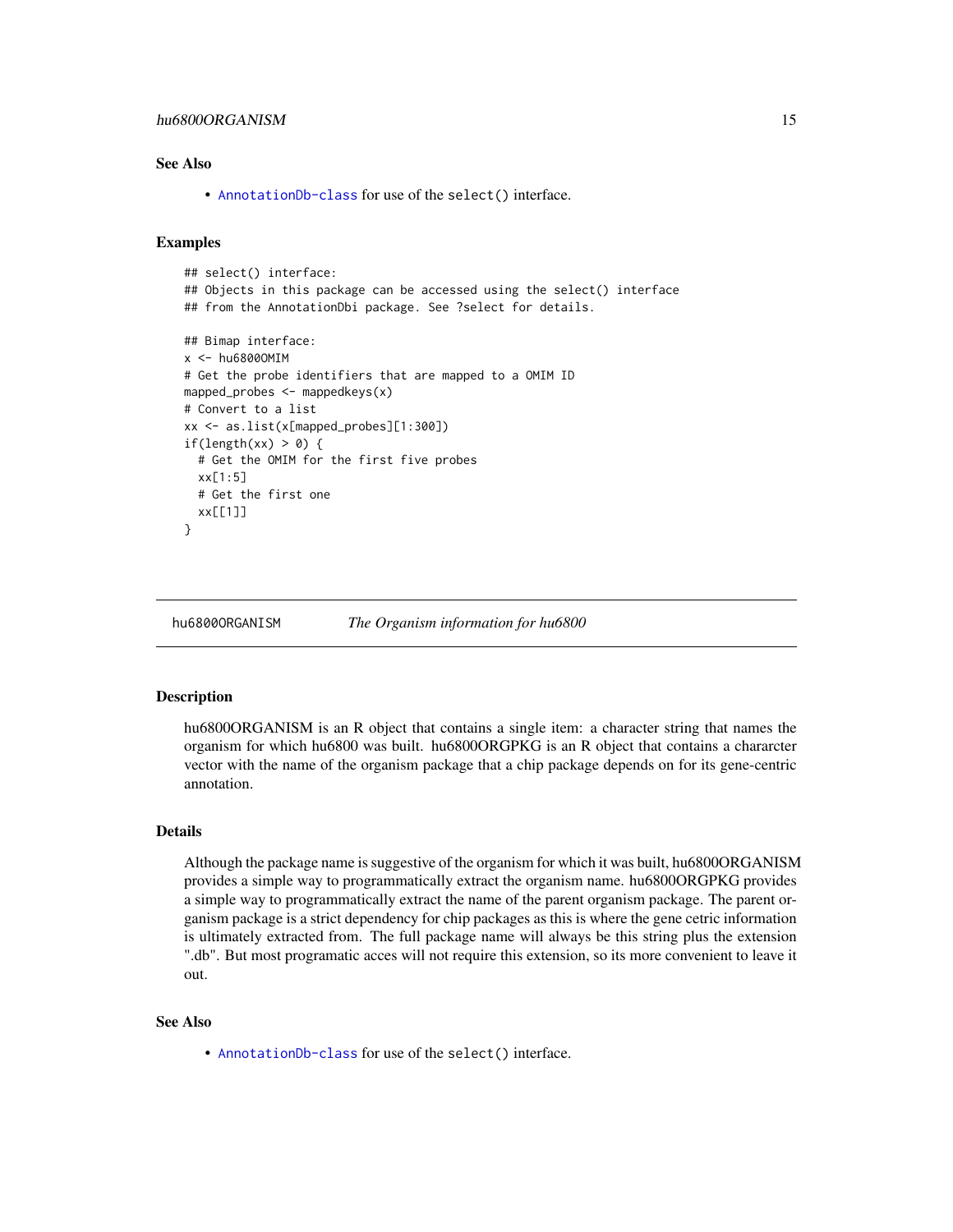## Examples

```
## select() interface:
## Objects in this package can be accessed using the select() interface
## from the AnnotationDbi package. See ?select for details.
## Bimap interface:
hu6800ORGANISM
hu6800ORGPKG
```
hu6800PATH *Mappings between probe identifiers and KEGG pathway identifiers*

#### Description

KEGG (Kyoto Encyclopedia of Genes and Genomes) maintains pathway data for various organisms.

hu6800PATH maps probe identifiers to the identifiers used by KEGG for pathways in which the genes represented by the probe identifiers are involved

hu6800PATH2PROBE is an R object that provides mappings between KEGG identifiers and manufacturer identifiers.

## Details

Each KEGG pathway has a name and identifier. Pathway name for a given pathway identifier can be obtained using the KEGG data package that can either be built using AnnBuilder or downloaded from Bioconductor <http://www.bioconductor.org>.

Graphic presentations of pathways are searchable at url http://www.genome.ad.jp/kegg/pathway.html by using pathway identifiers as keys.

Mappings were based on data provided by: KEGG GENOME ftp://ftp.genome.jp/pub/kegg/genomes With a date stamp from the source of: 2011-Mar15

#### References

<http://www.genome.ad.jp/kegg/>

#### See Also

• [AnnotationDb-class](#page-0-0) for use of the select() interface.

```
## select() interface:
## Objects in this package can be accessed using the select() interface
## from the AnnotationDbi package. See ?select for details.
## Bimap interface:
x <- hu6800PATH
```
<span id="page-15-0"></span>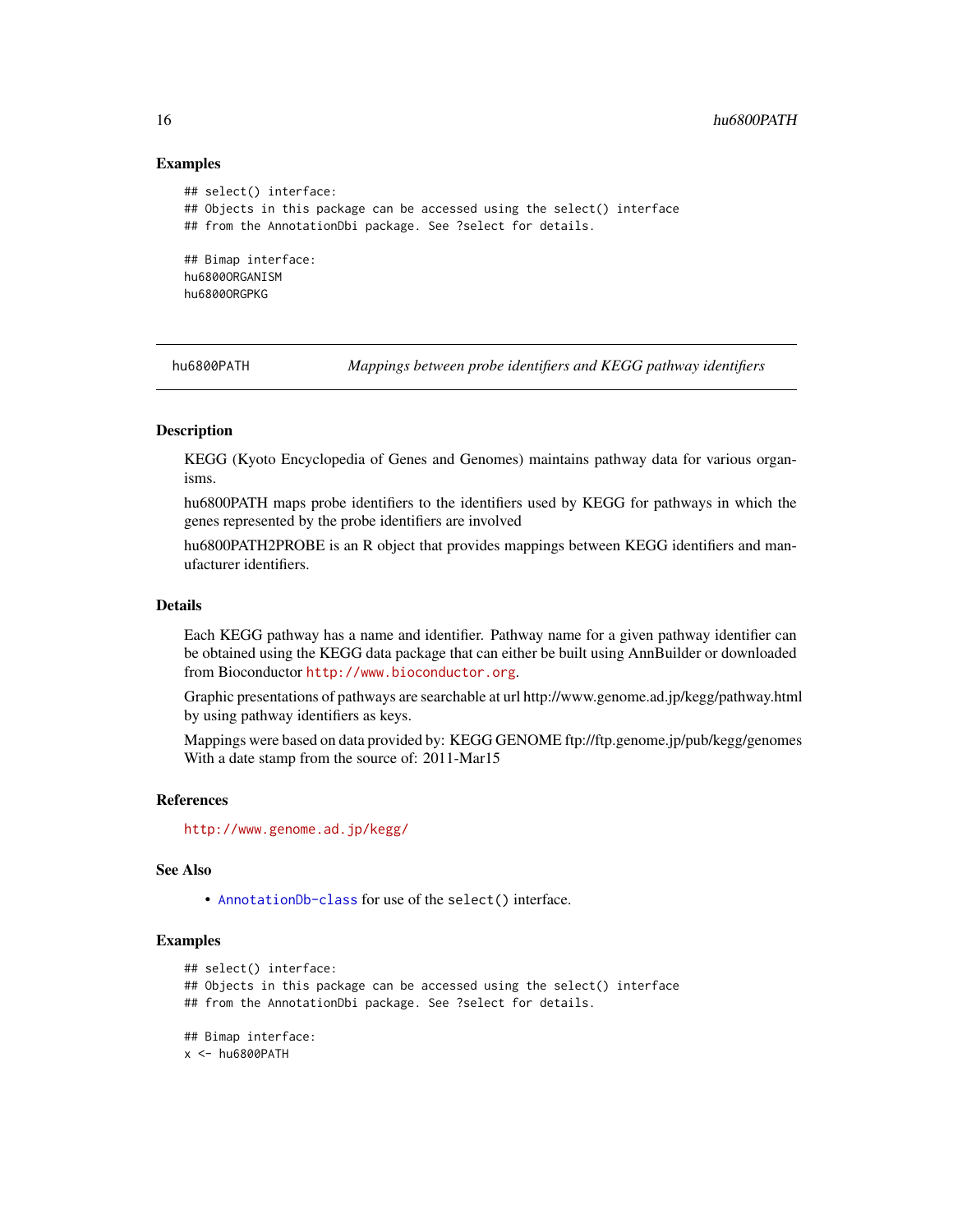## <span id="page-16-0"></span>hu6800PFAM 17

```
# Get the probe identifiers that are mapped to a KEGG pathway ID
mapped_probes <- mappedkeys(x)
# Convert to a list
xx <- as.list(x[mapped_probes][1:300])
if(length(xx) > 0) {
 # Get the PATH for the first five probes
 xx[1:5]
 # Get the first one
 xx[[1]]
}
x <- hu6800PATH
mapped_probes <- mappedkeys(x)
# Now convert the hu6800PATH2PROBE object to a list
xx <- as.list(x[mapped_probes][1:300])
if(length(xx) > 0){
    # Get the probe identifiers for the first two pathway identifiers
   xx[1:2]
   # Get the first one
   xx[[1]]
}
```
hu6800PFAM *Maps between Manufacturer Identifiers and PFAM Identifiers*

## Description

hu6800PFAM is an R object that provides mappings between manufacturer identifiers and PFAM identifiers.

## Details

The bimap interface for PFAM is defunct. Please use select() interface to PFAM identifiers. See ?AnnotationDbi::select for details.

hu6800PMID *Maps between Manufacturer Identifiers and PubMed Identifiers*

#### Description

hu6800PMID is an R object that provides mappings between manufacturer identifiers and PubMed identifiers. hu6800PMID2PROBE is an R object that provides mappings between PubMed identifiers and manufacturer identifiers.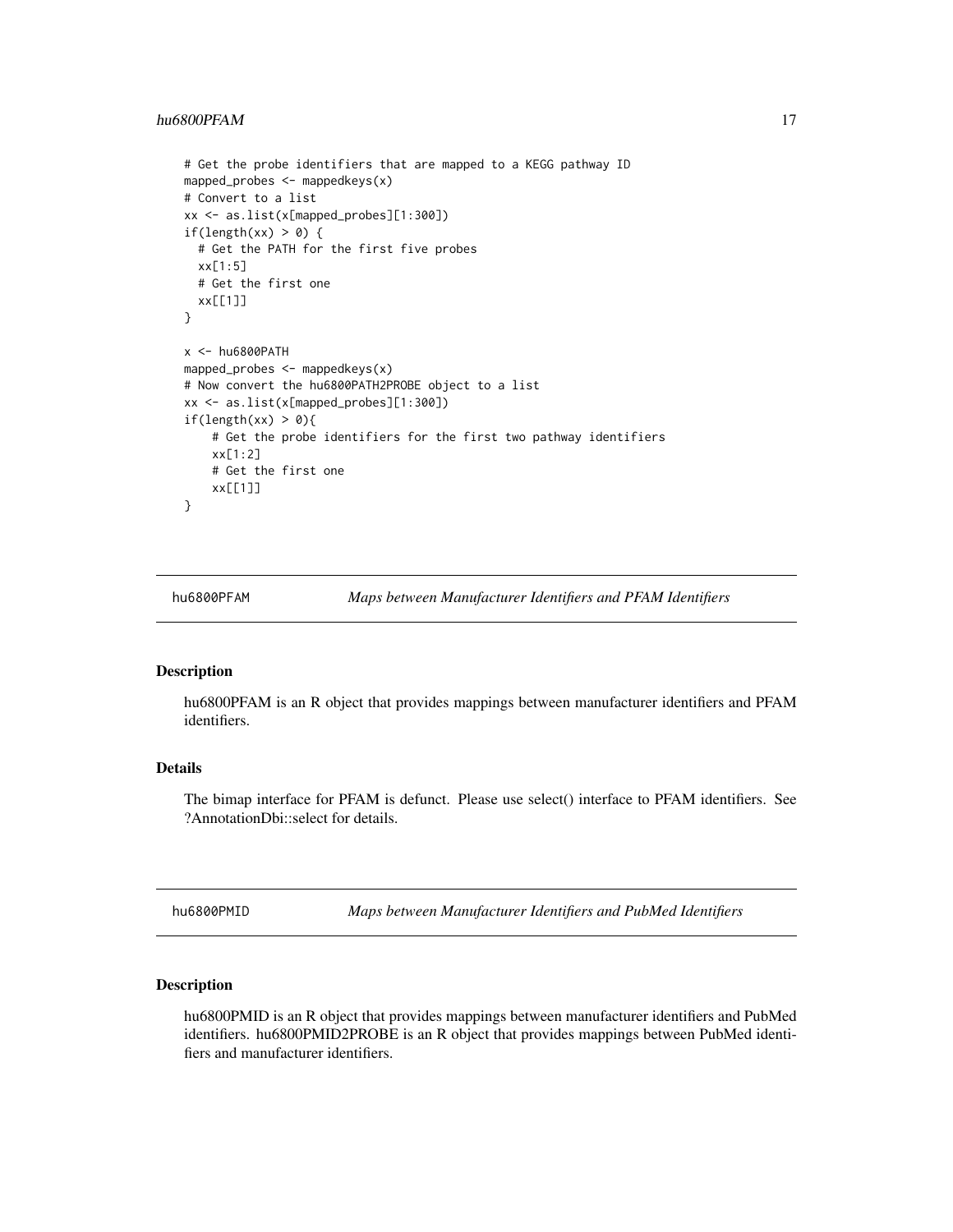## Details

When hu6800PMID is viewed as a list each manufacturer identifier is mapped to a named vector of PubMed identifiers. The name associated with each vector corresponds to the manufacturer identifier. The length of the vector may be one or greater, depending on how many PubMed identifiers a given manufacturer identifier is mapped to. An NA is reported for any manufacturer identifier that cannot be mapped to a PubMed identifier.

When hu6800PMID2PROBE is viewed as a list each PubMed identifier is mapped to a named vector of manufacturer identifiers. The name represents the PubMed identifier and the vector contains all manufacturer identifiers that are represented by that PubMed identifier. The length of the vector may be one or longer, depending on how many manufacturer identifiers are mapped to a given PubMed identifier.

Titles, abstracts, and possibly full texts of articles can be obtained from PubMed by providing a valid PubMed identifier. The pubmed function of annotate can also be used for the same purpose.

Mappings were based on data provided by: Entrez Gene ftp://ftp.ncbi.nlm.nih.gov/gene/DATA With a date stamp from the source of: 2021-Apr14

#### References

<https://www.ncbi.nlm.nih.gov/entrez/query.fcgi?db=PubMed>

## See Also

• [AnnotationDb-class](#page-0-0) for use of the select() interface.

```
## select() interface:
## Objects in this package can be accessed using the select() interface
## from the AnnotationDbi package. See ?select for details.
## Bimap interface:
x <- hu6800PMID
# Get the probe identifiers that are mapped to any PubMed ID
mapped_probes \leq mappedkeys(x)
# Convert to a list
xx <- as.list(x[mapped_probes][1:300])
if(length(xx) > 0){
    # Get the PubMed identifiers for the first two probe identifiers
    xx[1:2]
    # Get the first one
    xx[[1]]
    if(interactive() && !is.null(xx[[1]]) && !is.na(xx[[1]])
       && require(annotate)){
        # Get article information as XML files
        xmls < -pubmed(xx[[1]], disp = "data")# View article information using a browser
        pubmed(xx[[1]], disp = "browser")
    }
}
```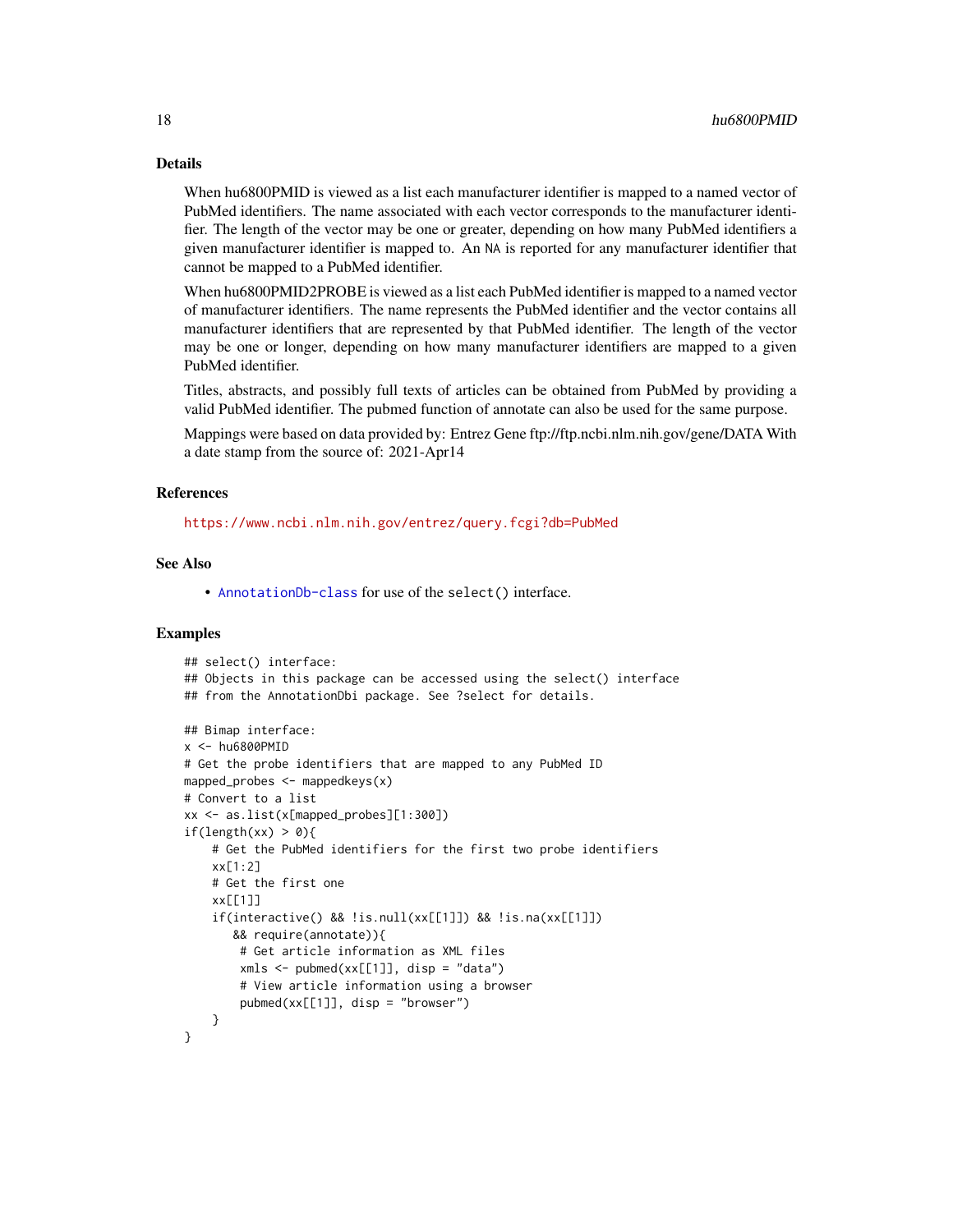## <span id="page-18-0"></span>hu6800PROSITE 19

```
x <- hu6800PMID2PROBE
mapped_probes <- mappedkeys(x)
# Now convert the reverse map object hu6800PMID2PROBE to a list
xx <- as.list(x[mapped_probes][1:300])
if(length(xx) > 0){
    # Get the probe identifiers for the first two PubMed identifiers
    xx[1:2]
    # Get the first one
    xx[[1]]
    if(interactive() && require(annotate)){
       # Get article information as XML files for a PubMed id
       xmls <- pubmed(names(xx)[1], disp = "data")
       # View article information using a browser
       pubmed(names(xx)[1], disp = "browser")
   }
}
```
hu6800PROSITE *Maps between Manufacturer Identifiers and PROSITE Identifiers*

#### **Description**

hu6800PROSITE is an R object that provides mappings between manufacturer identifiers and PROSITE identifiers.

## Details

The bimap interface for PROSITE is defunct. Please use select() interface to PROSITE identifiers. See ?AnnotationDbi::select for details.

hu6800REFSEQ *Map between Manufacturer Identifiers and RefSeq Identifiers*

#### Description

hu6800REFSEQ is an R object that provides mappings between manufacturer identifiers and Ref-Seq identifiers.

#### Details

Each manufacturer identifier is mapped to a named vector of RefSeq identifiers. The name represents the manufacturer identifier and the vector contains all RefSeq identifiers that can be mapped to that manufacturer identifier. The length of the vector may be one or greater, depending on how many RefSeq identifiers a given manufacturer identifier can be mapped to. An NA is reported for any manufacturer identifier that cannot be mapped to a RefSeq identifier at this time.

RefSeq identifiers differ in format according to the type of record the identifiers are for as shown below: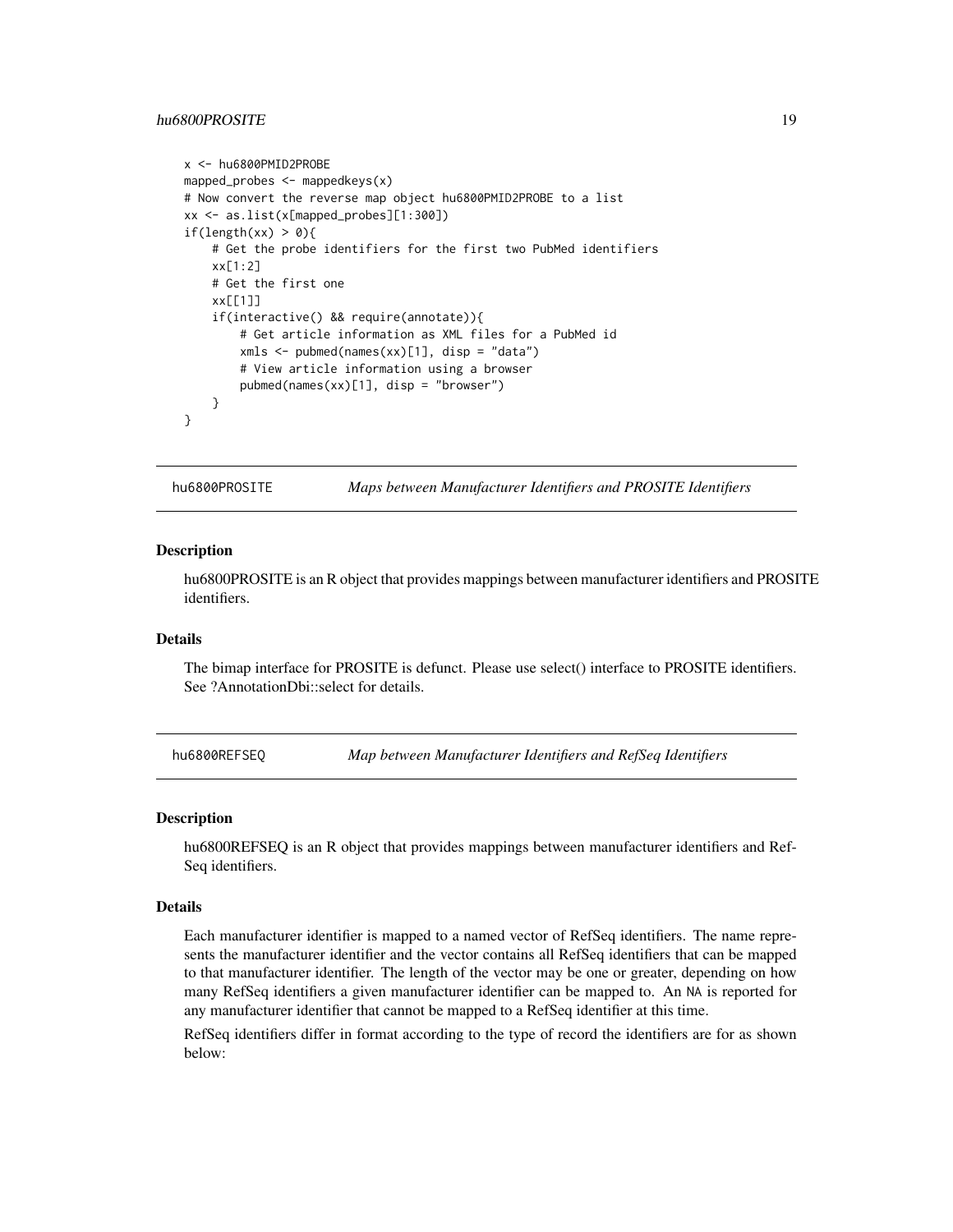NM\\_XXXXX: RefSeq accessions for mRNA records

NC\\_XXXXX: RefSeq accessions for chromosome records

NP\\_XXXXX: RefSeq accessions for protein records

XR\\_XXXXX: RefSeq accessions for model RNAs that are not associated with protein products

XM\\_XXXXX: RefSeq accessions for model mRNA records

XP\\_XXXXX: RefSeq accessions for model protein records

Where XXXXX is a sequence of integers.

NCBI <https://www.ncbi.nlm.nih.gov/RefSeq/> allows users to query the RefSeq database using RefSeq identifiers.

Mappings were based on data provided by: Entrez Gene ftp://ftp.ncbi.nlm.nih.gov/gene/DATA With a date stamp from the source of: 2021-Apr14

## References

<https://www.ncbi.nlm.nih.gov> <https://www.ncbi.nlm.nih.gov/RefSeq/>

## See Also

• [AnnotationDb-class](#page-0-0) for use of the select() interface.

```
## select() interface:
## Objects in this package can be accessed using the select() interface
## from the AnnotationDbi package. See ?select for details.
## Bimap interface:
x <- hu6800REFSEQ
# Get the probe identifiers that are mapped to any RefSeq ID
mapped_probes \leq mappedkeys(x)
# Convert to a list
xx <- as.list(x[mapped_probes][1:300])
if(length(xx) > \theta) {
  # Get the REFSEQ for the first five probes
  xx[1:5]
  # Get the first one
  xx[[1]]
}
```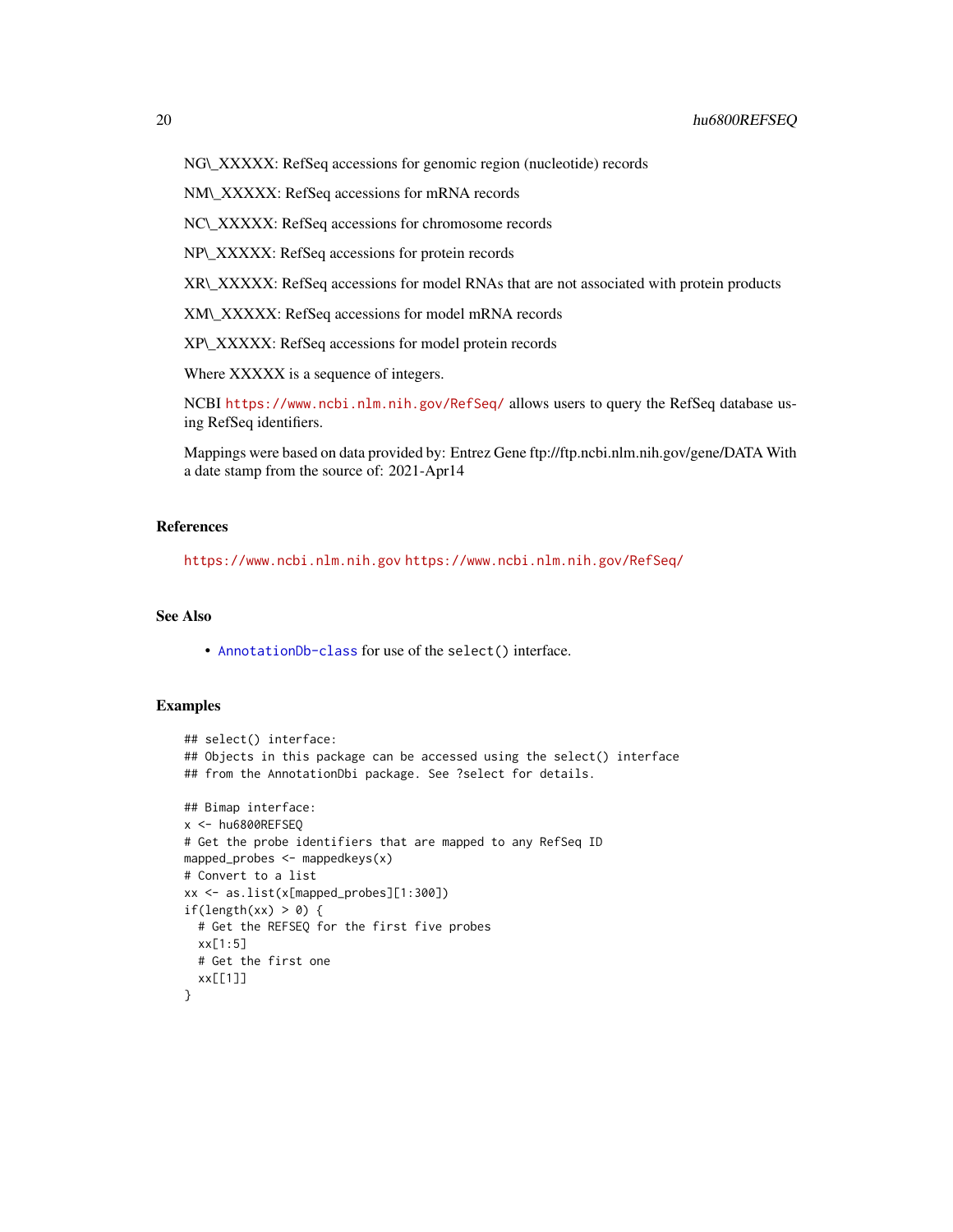<span id="page-20-0"></span>

hu6800SYMBOL is an R object that provides mappings between manufacturer identifiers and gene abbreviations.

## Details

Each manufacturer identifier is mapped to an abbreviation for the corresponding gene. An NA is reported if there is no known abbreviation for a given gene.

Symbols typically consist of 3 letters that define either a single gene (ABC) or multiple genes (ABC1, ABC2, ABC3). Gene symbols can be used as key words to query public databases such as Entrez Gene.

Mappings were based on data provided by: Entrez Gene ftp://ftp.ncbi.nlm.nih.gov/gene/DATA With a date stamp from the source of: 2021-Apr14

#### References

<https://www.ncbi.nlm.nih.gov/entrez/query.fcgi?db=gene>

#### See Also

• [AnnotationDb-class](#page-0-0) for use of the select() interface.

```
## select() interface:
## Objects in this package can be accessed using the select() interface
## from the AnnotationDbi package. See ?select for details.
## Bimap interface:
x <- hu6800SYMBOL
# Get the probe identifiers that are mapped to a gene symbol
mapped_probes <- mappedkeys(x)
# Convert to a list
xx <- as.list(x[mapped_probes][1:300])
if(length(xx) > 0) {
  # Get the SYMBOL for the first five probes
  xx[1:5]
  # Get the first one
  xx[[1]]
}
```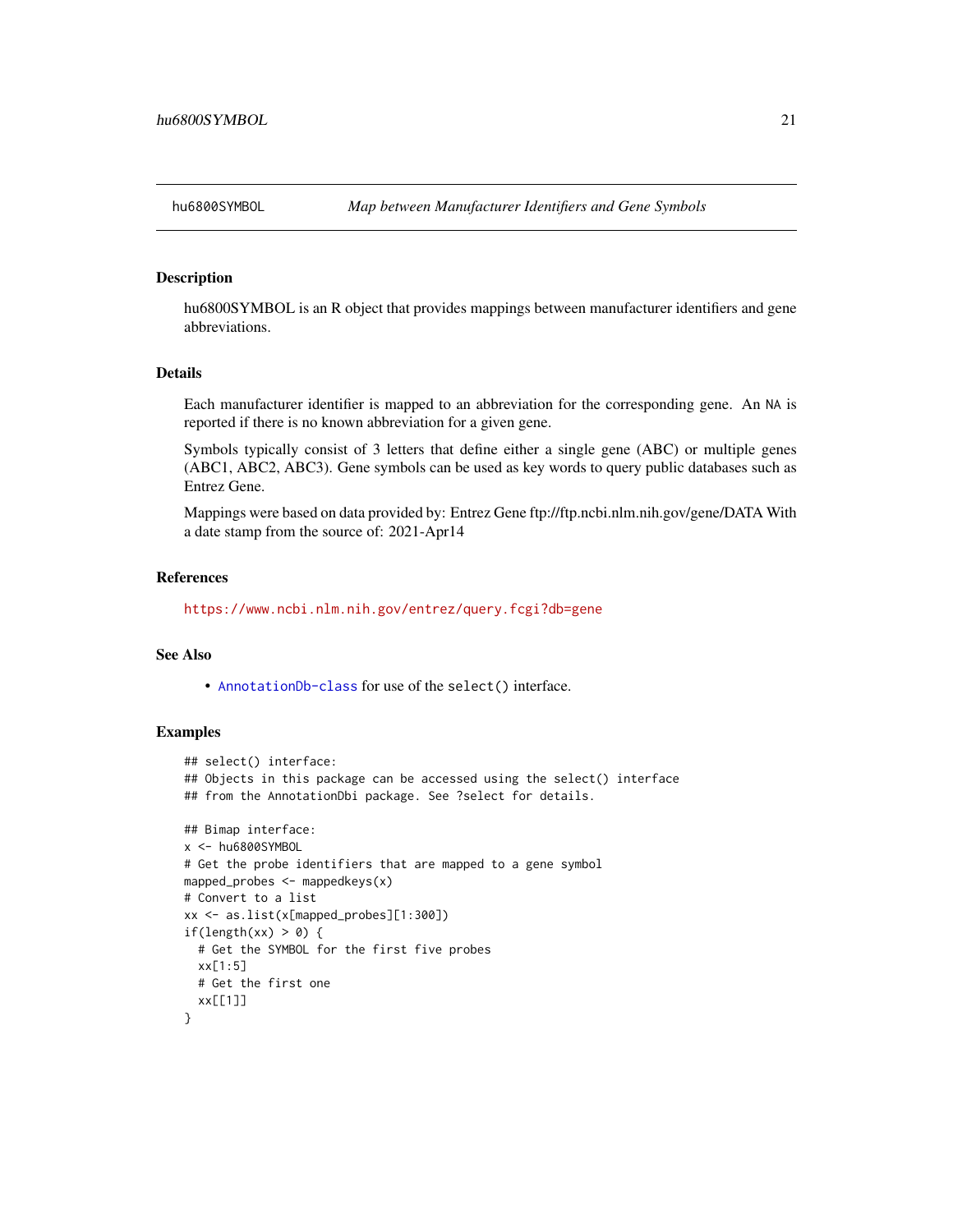<span id="page-21-0"></span>

hu6800UNIPROT is an R object that contains mappings between the manufacturer identifiers and Uniprot accession numbers.

#### Details

This object is a simple mapping of manufacturer identifiers to Uniprot Accessions.

Mappings were based on data provided by NCBI (link above) with an exception for fly, which required retrieving the data from ensembl <http://www.ensembl.org/biomart/martview/>

## See Also

• [AnnotationDb-class](#page-0-0) for use of the select() interface.

## Examples

```
## select() interface:
## Objects in this package can be accessed using the select() interface
## from the AnnotationDbi package. See ?select for details.
## Bimap interface:
x <- hu6800UNIPROT
# Get the entrez gene IDs that are mapped to an Uniprot ID
mapped_genes <- mappedkeys(x)
# Convert to a list
xx <- as.list(x[mapped_genes][1:300])
if(length(xx) > 0) {
  # Get the Uniprot IDs for the first five genes
  xx[1:5]
  # Get the first one
  xx[[1]]
}
```
hu6800\_dbconn *Collect information about the package annotation DB*

#### Description

Some convenience functions for getting a connection object to (or collecting information about) the package annotation DB.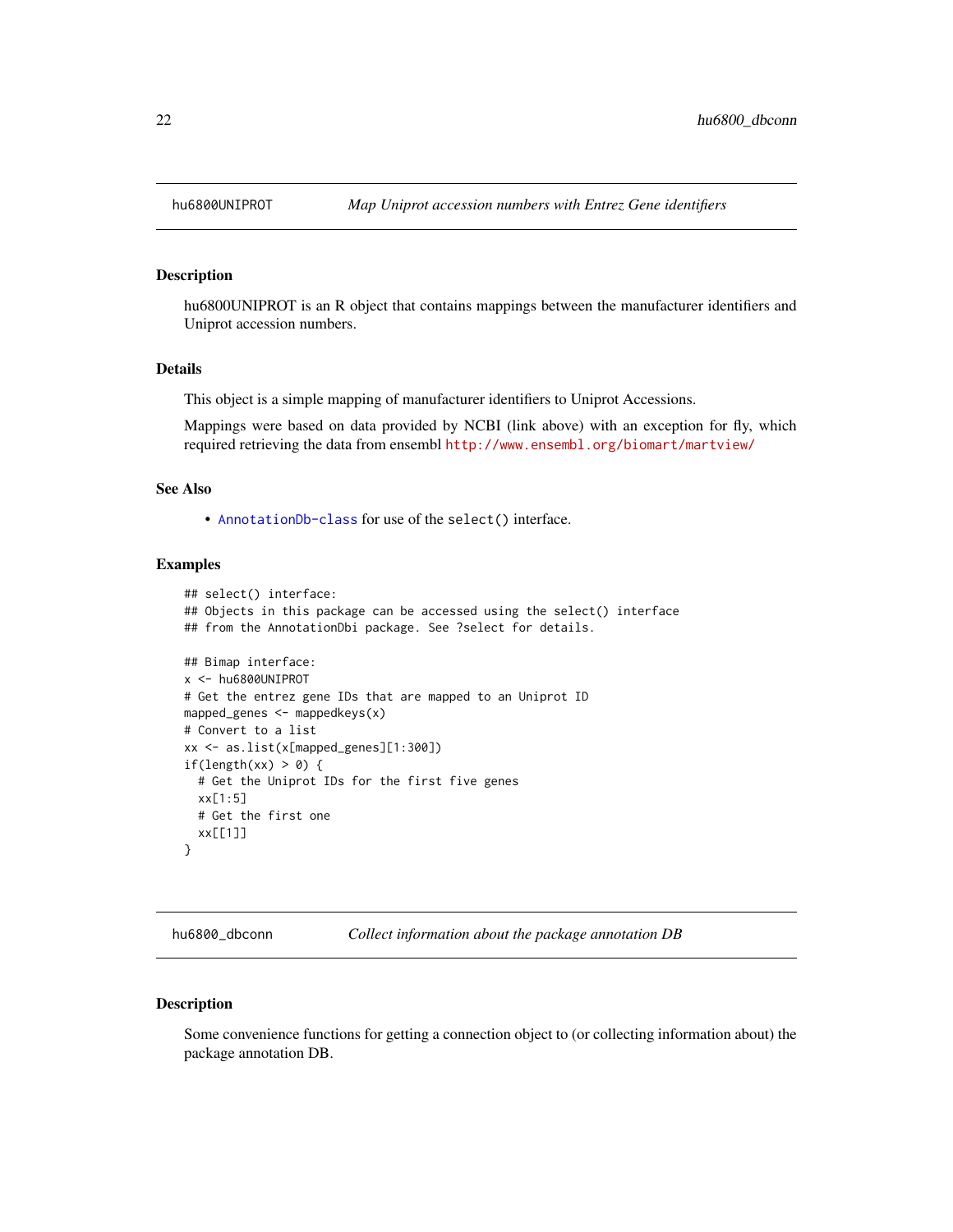<span id="page-22-0"></span>hu6800\_dbconn 23

#### Usage

```
hu6800_dbconn()
hu6800_dbfile()
hu6800_dbschema(file="", show.indices=FALSE)
hu6800_dbInfo()
```
## Arguments

| file         | A connection, or a character string naming the file to print to (see the file<br>argument of the cat function for the details). |
|--------------|---------------------------------------------------------------------------------------------------------------------------------|
| show.indices | The CREATE INDEX statements are not shown by default. Use show, indices=TRUE<br>to get them.                                    |

## Details

hu6800\_dbconn returns a connection object to the package annotation DB. IMPORTANT: Don't call [dbDisconnect](#page-0-0) on the connection object returned by hu6800\_dbconn or you will break all the [AnnDbObj](#page-0-0) objects defined in this package!

hu6800\_dbfile returns the path (character string) to the package annotation DB (this is an SQLite file).

hu6800\_dbschema prints the schema definition of the package annotation DB.

hu6800\_dbInfo prints other information about the package annotation DB.

#### Value

hu6800\_dbconn: a DBIConnection object representing an open connection to the package annotation DB.

hu6800\_dbfile: a character string with the path to the package annotation DB.

hu6800\_dbschema: none (invisible NULL).

hu6800\_dbInfo: none (invisible NULL).

## See Also

[dbGetQuery](#page-0-0), [dbConnect](#page-0-0), [dbconn](#page-0-0), [dbfile](#page-0-0), [dbschema](#page-0-0), [dbInfo](#page-0-0)

## Examples

```
library(DBI)
## Count the number of rows in the "probes" table:
dbGetQuery(hu6800_dbconn(), "SELECT COUNT(*) FROM probes")
```

```
hu6800_dbschema()
```
hu6800\_dbInfo()